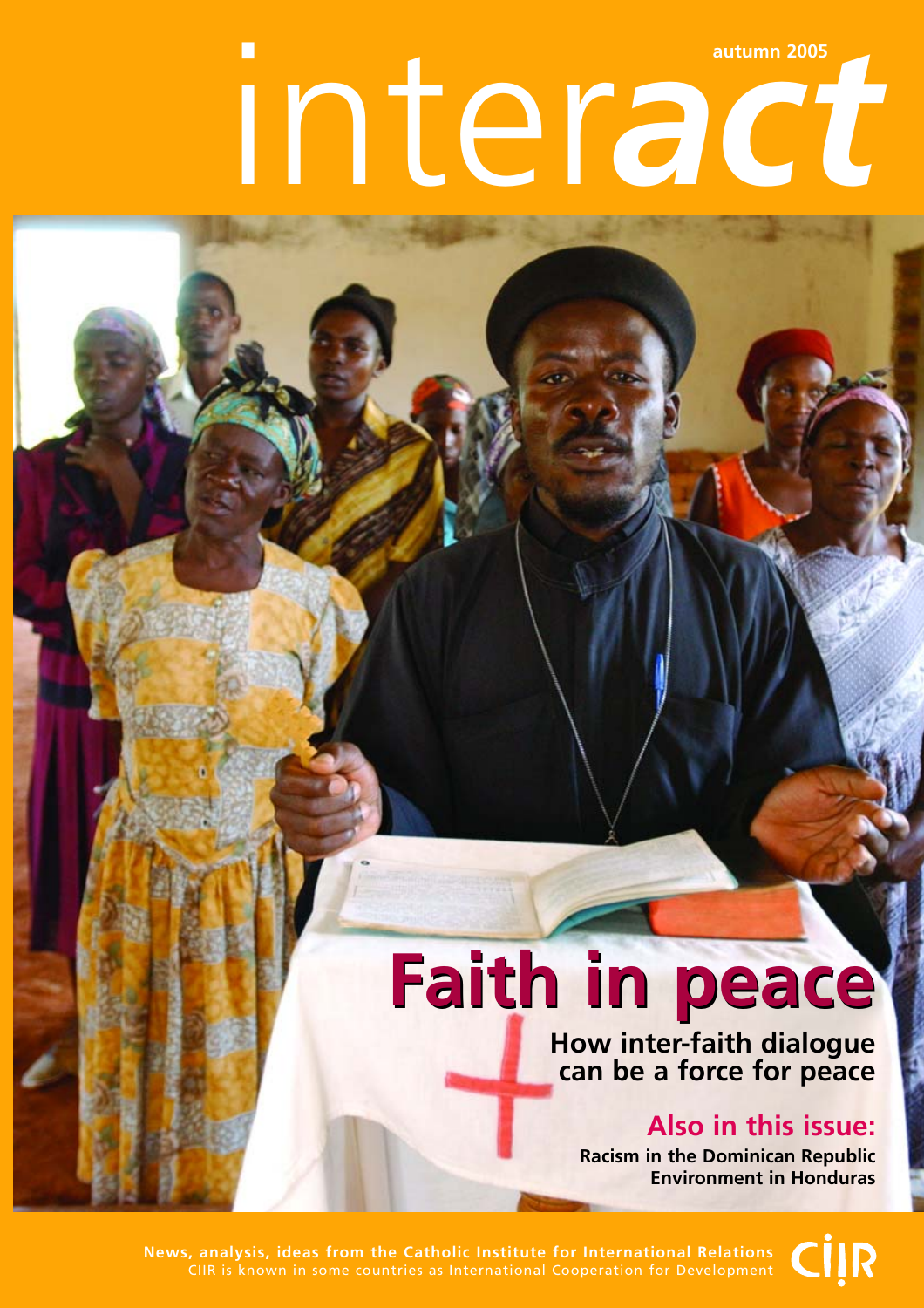## **NEW BOOK FROM CIIR**



See www.cit.org for more publications including free downloads

> **'Independent women is a profound testimony to the unique character of East Timorese women and to their resolve and courage in the long process of struggle for the liberation of their country and now their own liberation' – Olandina Caeiro**

### Independent women

#### **The story of women's activism in East Timor**

with comparative chapters on Cambodia, Mozambique and Namibia

This book tells the story of how East Timorese women activists mobilised against a patriarchal society and claimed their right to participate in their new independent and democratic nation.

Drawing on personal research and extensive interviews with women activists in East Timor, the authors explore the history and contribution of the East Timorese women's movement during and after the Indonesian occupation. They examine the growing influence of the women's movement as the country moved into independence, and analyse the key challenges facing East Timorese women in their ongoing quest for rights and greater political participation.

The book includes comparative chapters by expert guest authors on the lessons to be drawn from women's experiences in Cambodia, Mozambique and Namibia – countries which have also experienced the transition from an extended period of conflict to eventual independence.

*Independent women* dispels the myth that women working for women's advancement in East Timor are agents of a foreign or western agenda. It shows that the women of East Timor are women of courage who, on the long road to independence, have found the strength to stand up for their rights and play their part in the shaping of their country.

Price £11.95 **ISBN 1 85287 317 5**

**Order using our secure online bookshop at www.ciir.org or send a cheque payable to CIIR to CIIR Publications, Unit 3, Canonbury Yard, 190a New North Road, London N1 7BJ.** 

**Please add £2.40 post and packing per book. Postage and packing is free to CIIR members (equivalent to 20% members' discount).**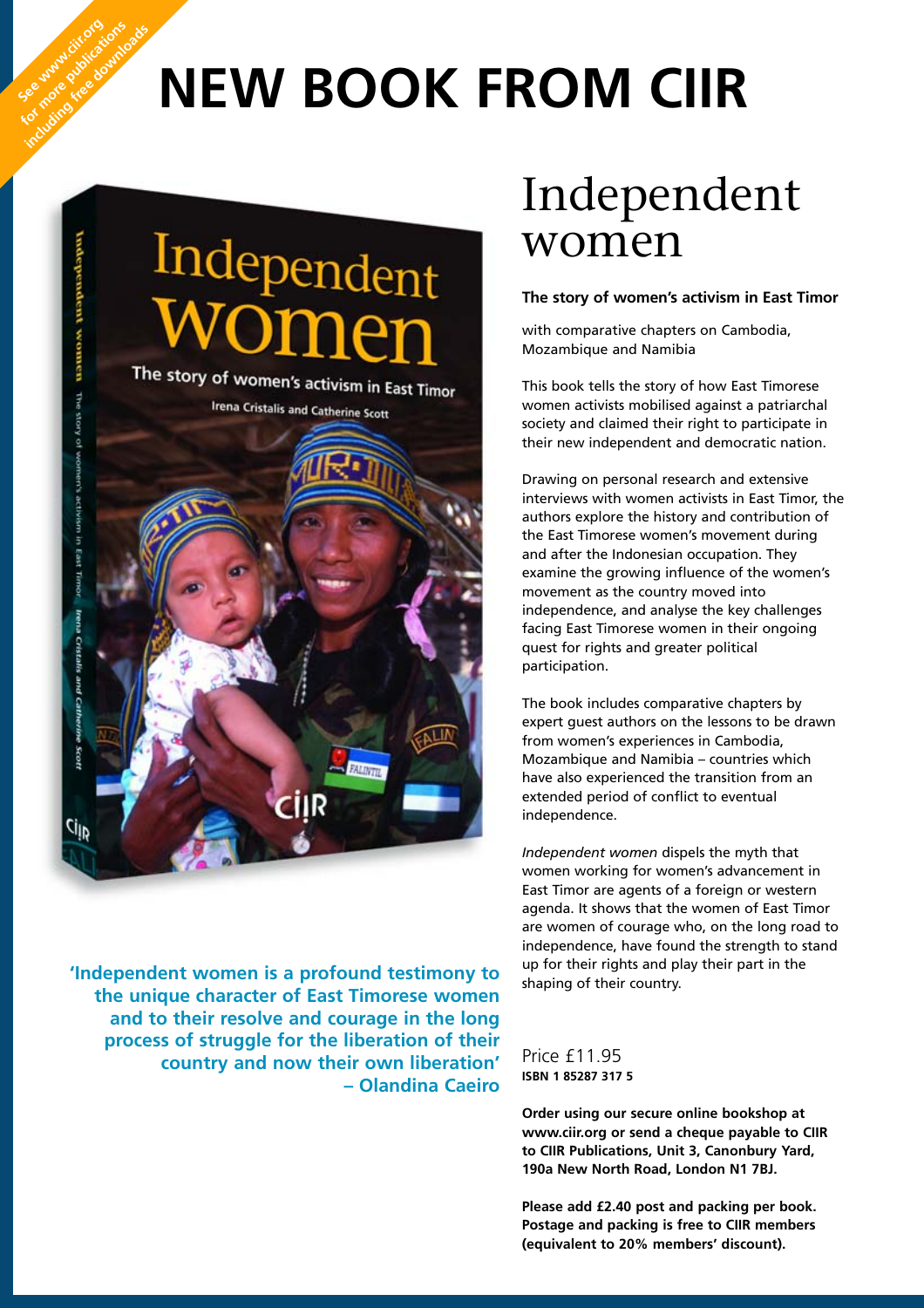### interact autumn 2005

## **Contents**



- **4 what's in a name?**
- **6 diary: revisiting South Korea**
- **7 agenda: different faiths, shared goals**
- **8 news: elections in Somaliland**

#### **insight:** faith in peace

10 Transforming faith Dr Chandra Muzaffar  $12\,$  Dialogue in the midst of violence Fr Angel Calvo 14 Living together Iqbal Menezes  $15$  Solidarity in adversity Theo van den Broek Religious inspiration Amran Ali Mahmoud **action** Nowhere to turn Gianni Dal Mas **viewpoint** Avoiding free-fall Dr Raúl Moreno  $22$  Environmental superheroes Ruth Escribano **22 23 interview: Archbishop Pius Ncube 24 reflection: peacemakers 23 14**



### Faith in peace

All religions advocate peace and goodwill. Yet from ancient times to the present day, religion has been either the cause of, or the excuse for, violence and war. This is nowhere more apparent than in the universal fear, distrust and loathing currently being fostered by Christian fundamentalists and Islamic extremists.

Yet, as with so many spheres of life, where the leaders lead, people with their own minds, and their own values, refuse to follow. This issue of *Interact* looks at the ways in which people of all faiths, supported by their local religious leaders, are coming together to confront situations of violence and build peace and togetherness.

These examples show that in the hands of the people, the shared values of the world's religions are strong enough to overcome their differences. They hold out the hope that in a world of accelerating discord, inter-faith dialogue may help us – in the words of Dr Chandra Muzaffar (see *insight*, page 10) – discover our common humanity, make peace not war, and bring an end to people's everyday experience of violence and conflict.

Alastai Khitsa

Editor

**18**

*Cover picture: Morning prayer at a church in Kenya. Photo: Peter Williams/WCC.*

**www.ciir.org**

**Published Nov 2005 by the Catholic Institute for International Relations** fax +44 (0) 20 7359 0017

In some countries, CIIR operates under the name of

for Development (ICD). CIIR/ICD works with local partners and people for

**Editor** Alastair Whitson **Director of Communications** Nick Sireau **Executive Director** Christine Allen **Design** Twenty-Five Educational **Printing** APG (ISO 14001 accreditation for **Recycle this magazine!** Don't throw it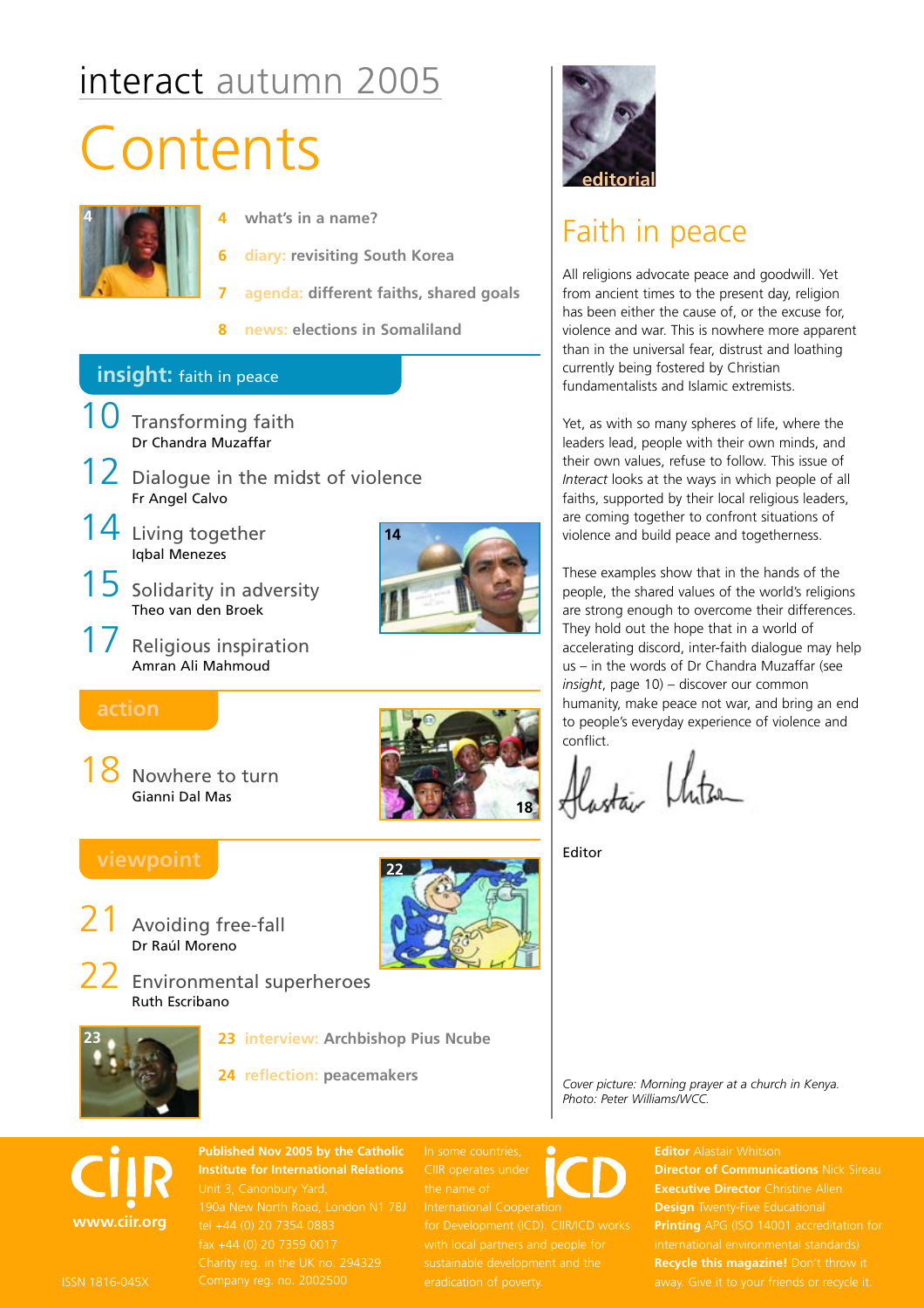# **What's in a name?**

**CIIR's director of communications Nick Sireau explains how and why the organisation has decided to change its name**

> I'S A WEEKDAY MORNING in the CIIR communication:<br>
> office. The phone rings: it's the BBC. They want<br>
> know what we can tell them about the growth c<br>
> the Catholic charismatic movement in East Africa. T'S A WEEKDAY MORNING in the CIIR communications office. The phone rings: it's the BBC. They want to know what we can tell them about the growth of I tell them that this is not something we know anything about: we're an international development organisation, not a think-tank that studies Catholic movements.

The BBC journalist sounds confused. 'Oh, so you're not an official Catholic research institute?' No, I reply, we're an agency that places development workers with local partner organisations and that carries out advocacy on specific issues such as

#### **'We realised that the organisation was in danger of losing its roots'**

poverty in Haiti or the environment. The journalist sounds even more confused: 'So why are you called the Catholic Institute for International Relations?'

Another day, and the phone rings on reception at CIIR. It's a parish minister. He would like to know the addresses of Catholic dioceses in Asia. We reply that this is not the kind of information we have because we're not an official Catholic agency and we don't deal with such matters. The minister is confused. How can an organisation with a name like ours not have this information?

#### **Confusion**

These are just two among countless examples of how CIIR's name creates confusion. With a name like

Catholic Institute for International Relations, journalists frequently ring up to ask for comments on the Vatican's latest document or on church politics. Meanwhile members of the public contact us about official church issues. Very few contact us because of what we actually do.

Indeed, this is the problem. When the Sword of the Spirit changed its name to CIIR in 1965, it was adopting what naming experts call a descriptive name: it does what it says on the tin. At the time and for the following few decades, we were more or less a Catholic Institute for International Relations. Although we had a strong development programme, a large part of our resources went into policy, research and education work on issues relating to international relations, such as apartheid in South Africa or the drugs trade in Latin America.

At the time, CIIR received funding from the other main development agencies, such as Oxfam and Cafod, to say the things they felt they could not say for fear of jeopardising their programmes on the ground. But by the mid-1990s, these agencies had put in place strong policy and campaign units. Funds to CIIR's education department dropped and the work was scaled down and integrated with the development programme.

#### **Two names**

By then, though, the organisation faced another difficulty. To reduce the difficulties linked to being a Catholic organisation working in Muslim countries such as Yemen, in 1993 the overseas development department of CIIR renamed itself as International Cooperation for Development (ICD), and most of our country offices followed suit.

This created a major communications problem: the organisation was now known by two names. This meant that many of our stakeholders were not aware of the other side of the organisation. Development workers and partner organisations often had little knowledge of our links to church communities in the UK, while many members in the UK had little understanding of the secular development work being done abroad.

It was clear that we needed to build a strong and unified organisation. So in 2002 we set out to try to make the organisation more cohesive and encourage agreement on what we believe and why. We did an

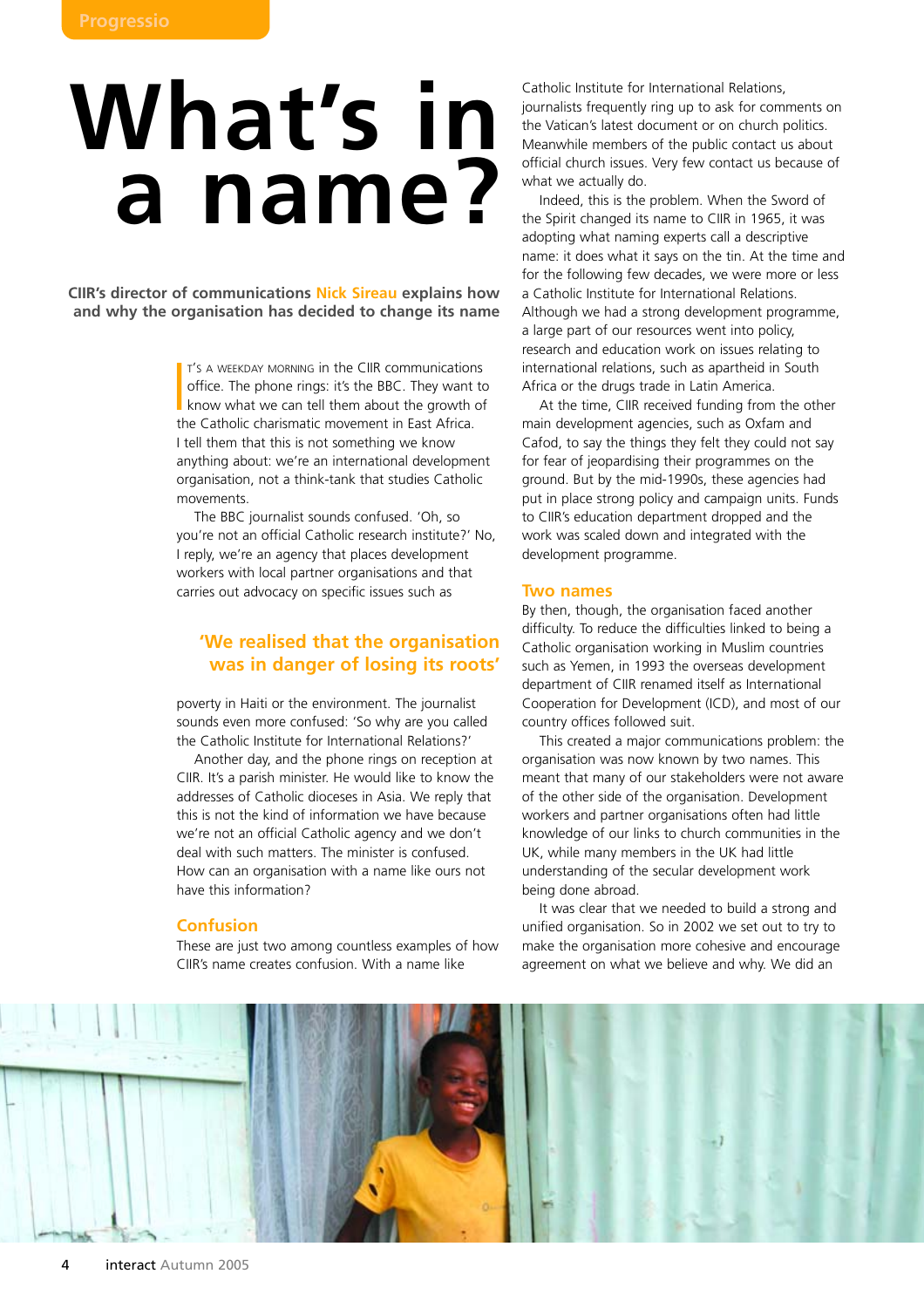in-depth survey of our stakeholders – staff, development workers, members, funders and local partners – to see what they valued about our organisation.

Executive director Christine Allen explains: 'We realised by then that the organisation was in danger of losing its roots. The two names were symptomatic of a tension in the organisation that was making us lose not only our history but also our focus.'

#### **Vision and values**

Based on the results of the survey, we developed a cohesive vision for CIIR that was immersed in its history yet looking to the future. This was put together in a leaflet on CIIR's vision and values that was sent to all our members.

For instance, the leaflet says in its introduction: 'CIIR is rooted in a radical, progressive Christian tradition, with a vision for transforming the world into one marked by justice, love and peace. Respect for human dignity and justice is a hallmark of Catholic social teaching and is shared by people of faith and no faith.'

The logical follow-on from the vision and values work was to develop a strategic plan. This took most of 2004 and involved staff worldwide. We developed three themes for the organisation: promoting a sustainable environment; tackling HIV and AIDS; and supporting civil society. We also developed four strategic aims: focusing our development programme; ensuring financial stability; making our communications more effective; and strengthening the faith dimension.

#### **Taking stock**

Throughout the vision and values and strategic planning work we were increasingly aware of the problem caused by our two names. For Helena Molyneux, chair of CIIR's board of trustees, 'It became more and more apparent that the names were a hindrance rather than a help. They did not reflect who we were or what we did and they prevented us from recruiting new supporters.'

This was the crucial factor that convinced the board and the senior management that a review of the names was needed. Our supporter base was falling, with barely 1,500 paid-up members and efforts to recruit more failing. Compared to organisations such as Oxfam or Christian Aid with their hundreds of thousands of supporters, or even organisations of a similar size to ours such as Farm Africa, with its 40,000 supporters, we are in danger of losing our credibility. This limited supporter base

reduces the impact of our advocacy – and with barely five per cent of our funding coming from our membership and church agencies, it also affects our financial stability.

But our research showed that growing our supporter base with our existing names would prove difficult. Discussion groups revealed that members of the non church-going public were suspicious, believing that the name CIIR represented a missionary agency that used the name ICD to cover up evangelistic work. Members of the Catholic public believed that the name CIIR represented the diplomatic wing of the Vatican. All said that the name ICD was too bland and meaningless. And all concluded that they would never join an organisation with such names.

#### **Progressio**

After months of generating and discussing potential names, the name Progressio was agreed by the board as the best name for CIIR. It fits all the criteria we believe make a good name: short and easy to remember; distinctive and able to stand out from other organisations; not an acronym; not too descriptive and yet rich with meaning.

This last point is crucial. The names CIIR and ICD were too descriptive. As soon as the organisation

#### **'The names [CIIR and ICD] did not reflect who we were or what we did and they prevented us from recruiting new supporters'**

started changing, the names no longer fit. Progressio, however, has a resonance for the Catholic community because it echoes Populorum Progressio, the key international development and justice document to come out of the Second Vatican Council. The name also works for the secular public because it reflects the concepts of progress and development. It's a name that we can fill with meaning and that can adapt as the organisation changes over time.

We believe that this new name – which we will start using from January 2006 – will free the organisation to move forward. It's a great organisation, with a strong history and much promise for the future. We believe that Progressio is the right name at the right time and that it will help ensure our long term success.

*Nick Sireau is CIIR's director of communications.*

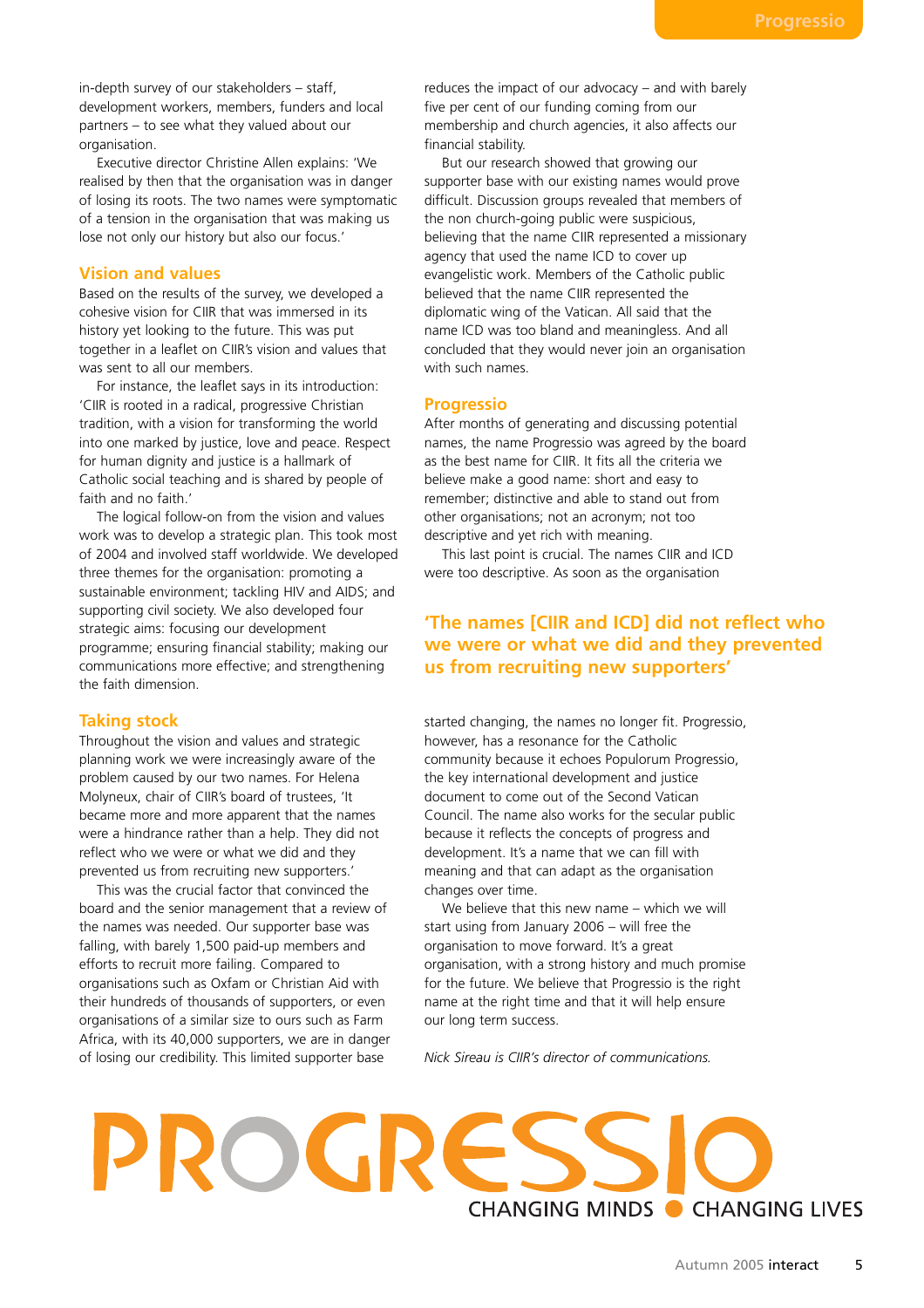## Revisiting **South Korea**

**Catherine Scott, who worked on CIIR's programme in Korea from 1988 to 1995, writes about her reunion with former colleagues during a recent visit**

> EVENTEEN YEARS AGO, Sout<br>Korea was still living un<br>repressive government.<br>supported Korean activists in EVENTEEN YEARS AGO, South Korea was still living under a repressive government. CIIR their campaigns for greater democracy and governmental accountability, for the rights of women and trade unionists, and for eventual reunification with the North. Our Korea programme ended in 1993, but I was invited back by former partners in July to see how they had progressed over the past decade.

> **Tuesday**: Met by Chun Soon Ok. Her family is famous because her brother Chun Tae Il self-immolated in the peace market in 1970 to highlight the exploitation of the garment workers. Since CIIR ended our Korea programme they have made a major film about him, and Soon Ok's translation of his life story is now published in English. Soon Ok helped us to raise awareness in both Britain and Ireland of the plight of South Korean workers. Thirteen years after coming to London with no English, she returned to Seoul with a PhD. She is now back at the peace market organising women workers as she did before.

*The pungmulori drumming troop playing traditional Korean drums.*

In Busan, reunion with Hae Jin – a Buddhist monk with a beautiful face, shaved head, and inscrutable grin. He takes us to several Buddhist temples and we

encounter this attractive religion, the chants, the incense and the mediation. Hae Jin explains Buddhism's quest for Wisdom and Mercy, about how you need both, that one without the other doesn't really work….

**Thursday:** Off to Cheju island with Hae Jin to meet Chang So Young – a Catholic activist I met in the early 90s. She now works for an environmental NGO which deals with some of the social problems associated with being one of Japan's most popular tourist resorts. We visit St Isidore's – a Columban mission – and are introduced to some of the amazing work the missionaries have been involved in since they came to Cheju after WWII .

**Saturday: Our exposure to** Buddhism continues, as from Cheju-do, Hae Jin takes us to Mara-do – a tiny idyllic island on the southernmost tip of South Korea. Paradise – blue sea, and total quiet but for the waves crashing against the volcanic rock. Hae Jin is renovating a beautiful temple on the island as a way of raising funds for the overseas projects he supports in Indo China. He leads the prayers, and I join in the chanting, trying to make sense of the experience, limited both by my understanding of Buddhism

Catherine Scott/CIIR atherine Scott/CIIF



and the language barrier, but by no means feeling alienated….

**Sunday:** Back to Seoul and a whirl of reunions. Regina Pyon, one of CIIR's most long-standing partners, turns up and within half an hour has whisked me off to the latest anti-war demonstration – this time outside the presidential palace to denounce the rotation of Korean troops to Iraq.

**Tuesday:** Regina takes me to see Fr Mun Jeung Hyun's latest protest – at the removal of a US base from Seoul to Pyontae, a rural area where the farmers are being coerced into selling their land so nuclear weapons can be sited there. He had been to Seoul that day to talk to politicians to try to persuade them to stand up to the Americans. He knows the odds are against them, but Fr Mun is a firebrand and definitely not a quitter. He takes us to one of the nightly vigils the farmers hold to keep up their morale. Candles held aloft, they renew their commitment to the struggle with speeches, one after another – true Korean activist style.

**Saturday:** The *pungmulori* drumming troop playing traditional Korean drums outside the Gyeongbokgung palace was a fitting denouement – and as is the usual temptation with this dramatic display, I took far too many photographs which fail to capture the sheer exuberance of the performance which must, above all, be *heard*…

South Korea is a melting pot of traditional and modern, eastern and western, noise and quiet. It faces one of the world's biggest challenges – the eventual removal of the demilitarised zone at the 38th parallel so that a people who were one for more than a thousand years can be reunited.

It was a fantastic gift to be invited back – you have worked so hard, achieved so much. I pray that the eventual reunification of your proud country will crown your achievements.

*Catherine Scott is CIIR's regional manager for Africa, the Middle East and Asia.*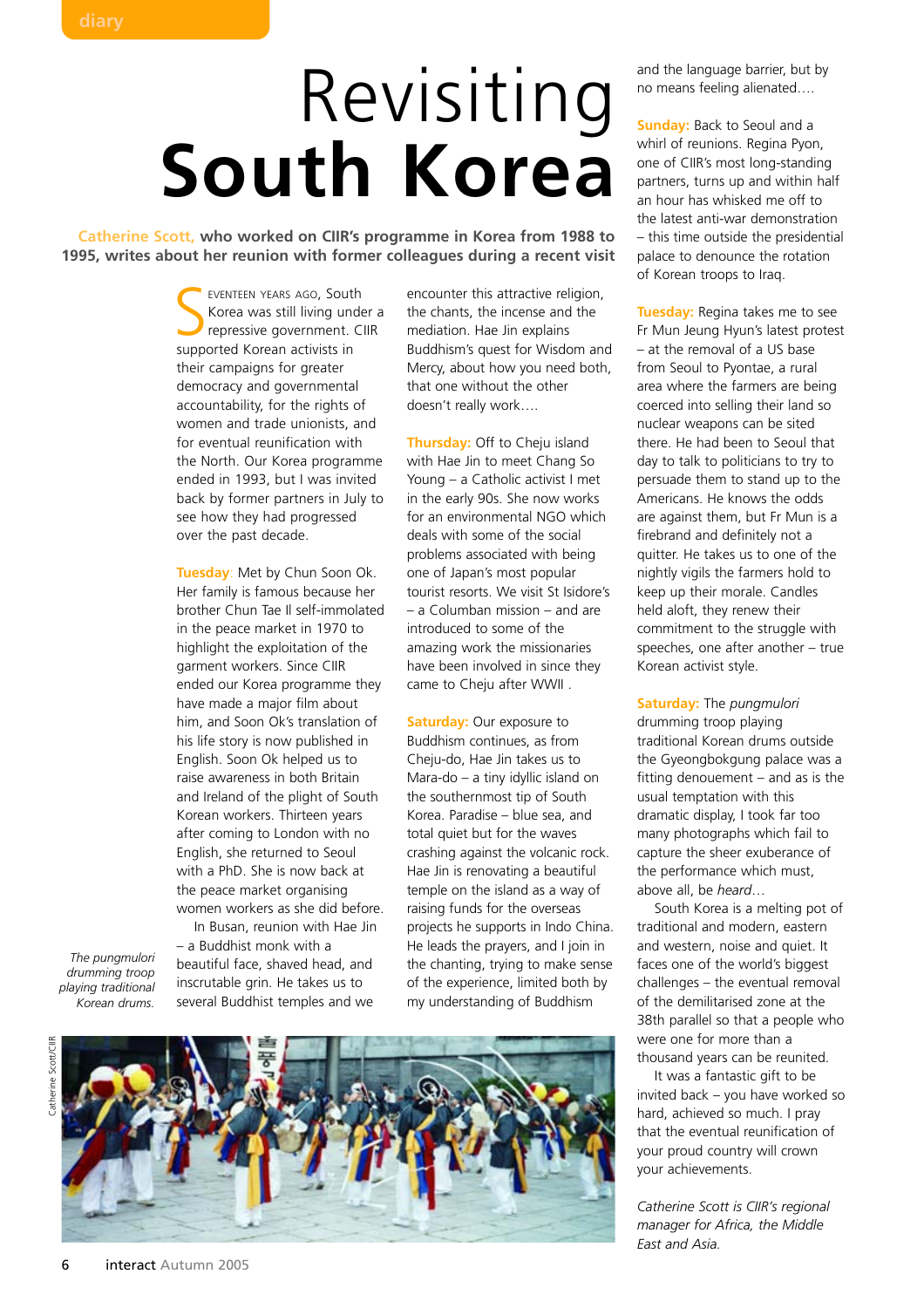

# Different faiths, shared goals

'M BORED with all this talk of dialogue!' The phrase echoed round the room where a small group of Muslims and Christians were talking with Dr Chandra Muzaffar (the keynote speaker at the CIIR Annual General Meeting). Amir was putting into words his many years of frustration at the lack of political change and the apparent ease with which his community seemed to be disregarded.

Amir's point raises an important question about the nature of dialogue, especially that with those in positions of power. How much of today's 'dialogue' is really a one-sided conversation that aims more at persuading the other to change or to accept a particular position than to discuss and find a mutually acceptable space?

One of Dr Chandra's key points was that dialogue today takes place in a context of the wider political, social and economic factors in our world. Far from being separate from politics, religion is very often entwined with these hegemonic structures.

Hegemony can seem an overwhelming concept – that the dominant forces are so dominant, they are able to influence right across the whole spectrum of societal structure in order to keep a particular order, ideology and control. Within this context then, what hope is there for dialogue? Is it merely a matter of tokenism?

Clearly there are genuine attempts – particularly at local level – to build bridges between communities and faiths, building on the common areas and recognising the differences. For Dr Chandra, it is in recognising the differences and contradictions that we achieve progress. For then can different faiths and communities unite in a shared goal. For our

**change, writes Christine Allen**

purpose is not just to dialogue, that is merely a stage in the process. Our purpose is achieving change.

However, the many local initiatives that are taking place to build dialogue and understanding between communities and faiths can never become a real solidarity if there is not a coherent framework into which that work can fit. Communities that are already marginalised and excluded recognise tokenism only too easily. We all need to appreciate the contradictions that exist in our world and take steps to overcome them.

Christians and Muslims share a common religious heritage and in particular a shared concept of the goodness of God and the innate goodness of the human soul. Yet our histories are littered with violence, oppression, power structures and realities that did not (and indeed do not) reflect these values. Such contradictions undermine the credibility of religions to speak of peace, justice and change.

Yet there are also many positive resonances and lessons that we can learn from our historical past – such as from the likes of Martin Luther King or Gandhi who took clear positions in their struggles for justice. A central point was their commitment to nonviolence. Today all religious people have a clear imperative to speak out loudly and clearly to condemn violence in all its forms.

The adage 'the end justifies the means' is often used to provide an excuse for intolerable behaviour, whether it be war or terrorism. Yet surely it must be the case that the end must *influence* and be a

pointer to the means. If we seek to bring about a world of peace, justice, equality, even democracy, then the way in which we do that has to reflect those values.

Seeking to bring about a world marked by those values is neither a short term nor easy task. So the process by which we embark on

#### **Dialogue is merely a stage in the process; our purpose is achieving change**

that journey must be one of a story in the making. Otherwise it becomes a means by which the hypocrisy and contradictions are made evident, rather than the way by which we travel on a shared journey.

*Christine Allen is CIIR's executive director.*

#### **ciir***people*



This is my last agenda piece for a little while, as I shall be going on maternity leave soon. I intend to return to CIIR after a year-long break and wish you all well. David Bedford is taking over as Acting Director from November 2005. David has a lot of experience in a range of fields from health education, UNICEF and most recently with YMCA England, of which he is chairman.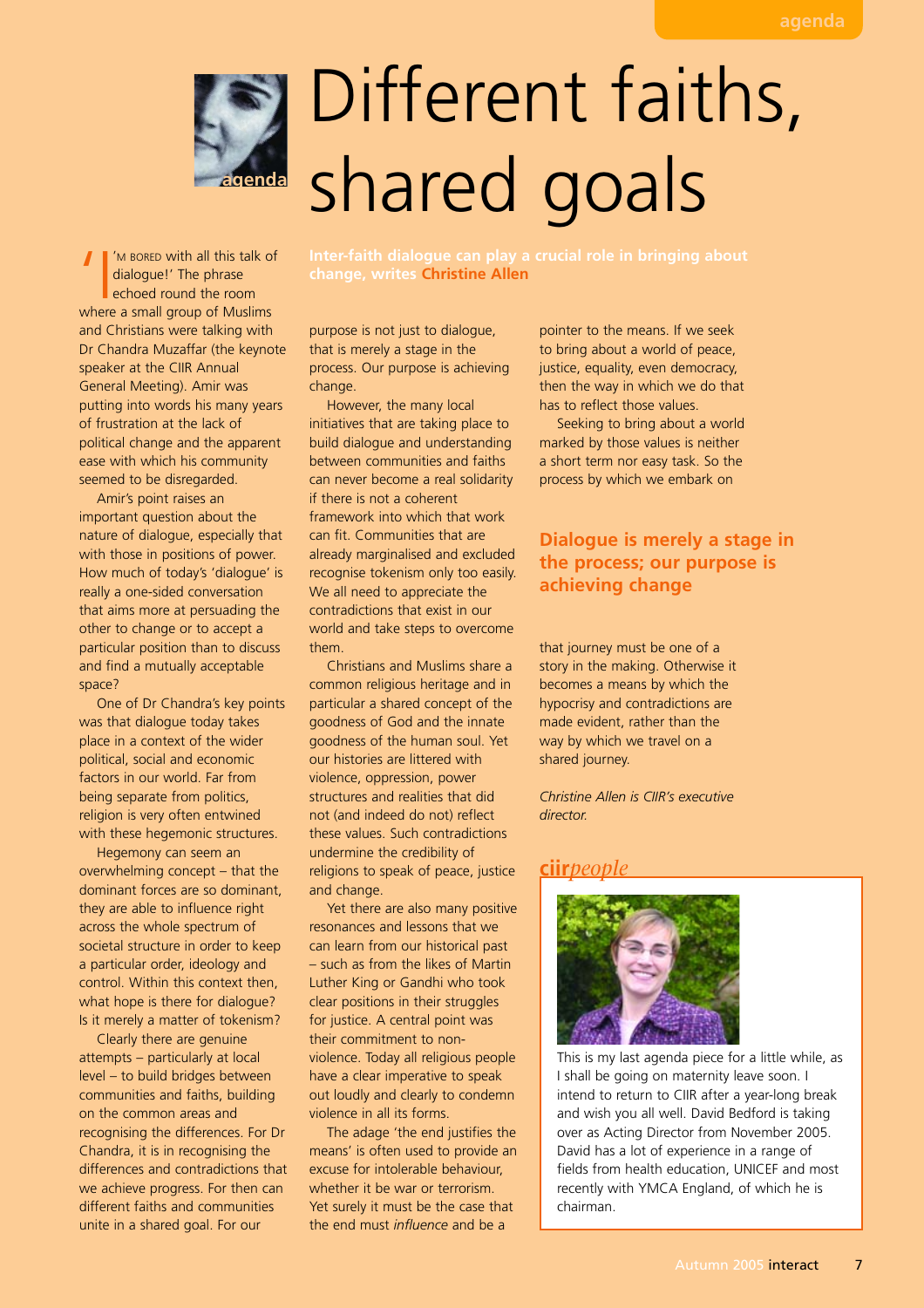### **Faiths join together for peace in West Papua**



*Marching for peace in West Papua.*

**PEOPLE FROM ALL FIVE Major**<br> **Protestant, Catholic, Mundalist and Hindu – joined** EOPLE FROM ALL FIVE major faith communities in West Papua – Protestant, Catholic, Muslim, together in an inter-faith prayer march on 20 September to celebrate their shared commitment to peace. Around 500 people, including faith leaders, religious

#### **interact***now*

**To read more about the statement by Papuan faith leaders, and about CIIR's inter-faith peacebuilding programme in West Papua, Mindanao and East Timor, go to www.interfaith-asia.org**

congregations, police and military authorities, joined a 10-km march along a route that passed by places of worship. The peace march capped off a week-long series of events related to the 'Papua, land of peace' campaign.

This commitment of faith leaders to build peace and reject violence was also evident when 87 faith leaders from across West Papua attended a workshop to explore their role as agents for peace and justice. The faith leaders spent four days in intensive discussion to build a shared understanding about pressing problems in Papua and their role in addressing these problems. On the close of the workshop, and to mark the beginning of the week of peace, Papuan faith leaders issued a strong statement of their shared concerns and a joint appeal for peace.

These events come at a time of increasing concern about stability in the region. In August, civil

### **Calls to end impunity for <b>East Timorese women violators of human rights in Indonesia**

IIR HAS DENOUNCED a ruling<br>by an Indonesian Human<br>Rights Court on 9<br>Sontomber acquitting two sonion by an Indonesian Human Rights Court on 9 September acquitting two senior police officers accused of human rights violations in relation to a police operation in Abepura, Papua, in 2000, that resulted in the killing of three Papuan students and the torture of more than 100.

According to Theo van den Broek, CIIR country representative for East Timor, 'The ruling is further proof that the Indonesian government is neither willing nor able to bring human rights abusers in the Indonesian security forces to book.'

The ruling also casts further doubt on the prospects for justice for victims of rights violations in East Timor. In August the East Timorese and Indonesian governments launched a Commission for Truth and Friendship as a means to promote reconciliation and rebuild ties between the two countries.

However, there are concerns within civil society that the commission does not allow for the legal prosecution of those responsible for human rights abuses and will, therefore, deprive victims of the justice they deserve.

society held a mass action to reject a package of autonomy reforms launched three years ago by the Indonesian government to supposedly address grievances among Papuans regarding their rights, governance and welfare. Papuans are disillusioned by the lack of seriousness within the central government in implementing autonomy and all trust has been eroded. A recent decision to increase troop numbers in Papua by as many as 15,000 personnel has also raised concerns about increased military operations, and there has been an increase in worries regarding the possibility of communal tensions or conflict.

Amid this tense situation, the unity of faith communities and their prayers for peace are not simply symbolic. The peace march was an act of defiance against efforts to divide the community and a declaration by Papua's faith communities of their commitment to overcome all obstacles to genuine peace.

*See page 15 for more on interfaith peacebuilding in West Papua.*

BOOK telling the story of<br>
women's role in the rece<br>
turbulent history of East<br>
Timor drawing on extensive women's role in the recent Timor, drawing on extensive interviews with women activists in East Timor, was published by CIIR on 20 October 2005.

Speaking at the launch of *Independent women*, co-author Irena Cristalis said: 'We felt strongly that the story of women's activism in East Timor needed telling not just for people in other countries but also for East Timorese women themselves. Women activists were so involved that they did not have time to reflect on what they had achieved or analyse where they were going.'

*See the advert on page 2 for more details.*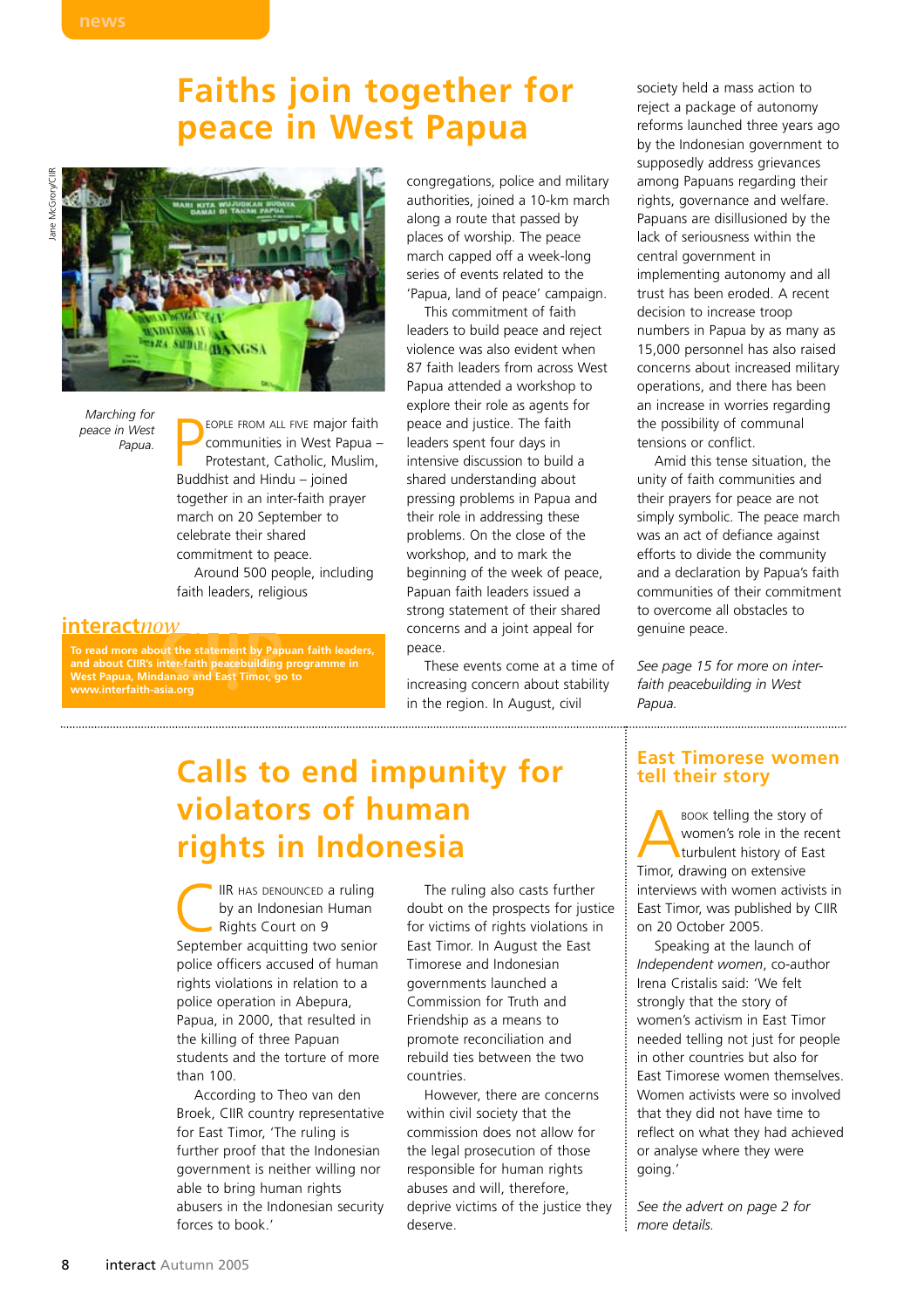### **Muslims lead prayers for peace in Mindanao**

HE MUSLIM COMMUNITY<br>
Mindanao in the Phi<br>
– one of three areas<br>
South East Asia inter-faith HE MUSLIM COMMUNITY Of Mindanao in the Philippines – one of three areas in CIIR's peacebuilding programme – began the Holy Month of Ramadhan on 4 October with prayers for 'just, genuine and lasting peace' in the Bangsamoro homeland.

In a message to mark the beginning of the Ramadhan, Al Haj Murad Ebrahim, chair of the Moro Islamic Liberation Front

(MILF), sent greetings of peace and solidarity to fellow Muslims on behalf of the MILF leadership, which is locked in an ongoing struggle with the Philippines government for the selfdetermination of the Moro people.

The Moro people can be more hopeful that their prayers for peace may be answered this year. The latest round of peace talks between the Philippines

government and the MILF held in mid-September produced significant progress in addressing some of the last remaining obstacles to a peace deal. As the 1,426th Ramadhan begins, Muslims and non-Muslims alike are cautiously optimistic that this coming year will bring about a just resolution to the question of Moro self-determination and deliver long-awaited peace to Mindanao.

*See page 12 for more on inter-faith dialogue for peace in Mindanao.*

### **Somaliland elections judged a success**

**SERGINALLAND'S FIRST-EVER**<br> **September were carri**<br>
in a peaceful, free and fair OMALILAND'S FIRST-EVER parliamentary elections on 29 September were carried out fashion, according to a team of international observers coordinated by CIIR.

The elections were won by the ruling party, the Union of Democrats (UDUB), which took 33 of the 82 seats in parliament while opposition parties Kulmiye (Solidarity) and UCID (Justice and Welfare) took 28 and 21 seats respectively.

Ahmed Ali Adami, deputy chairman of Somaliland's National Electoral Commission (NEC), said: 'This is the best, impartial and honest result that we can offer and we urge people not to speculate on the issue.'

CIIR's election team, comprising 76 international observers from four continents, worked closely with other organisations from South Africa, the United States and Scandinavia, as well as a team of local observers on the ground. More than a third of the 982 polling stations were covered.

The team's interim report commended the committed and enthusiastic participation of Somaliland's citizens in the election, despite the challenging circumstances given Somaliland's war-torn background. Three political parties were able to present their platforms in

competitive fashion, despite a lack of policy distinction, and local civil society contributed greatly to the process. Women participated to a high level, although it was disappointing that out of 246 candidates only seven were female (of whom two were elected).

Recommendations included the need for a national census to help set up a voter registration system. This could help eliminate the biggest problem observed by the monitoring team – attempts at multiple voting. However, these attempts were often detected and were far less numerous than in

2002's local elections and the presidential election in 2003.

CIIR believes that the conduct of the poll bodes well for Somaliland's nation-building process. Dr Steve Kibble, CIIR advocacy coordinator for Africa and Yemen and joint coordinator of the mission, said: 'We wish to congratulate the NEC and Somalilanders in general on their enthusiasm and commitment to their democratic process. We know there were many obstacles to overcome and inevitably with these first-ever parliamentary elections, there were some difficulties. We would urge in particular that the lack of women candidates – the majority of the population and from all accounts the majority of voters – be urgently addressed.'





*Women queuing to vote in the Somaliland elections.*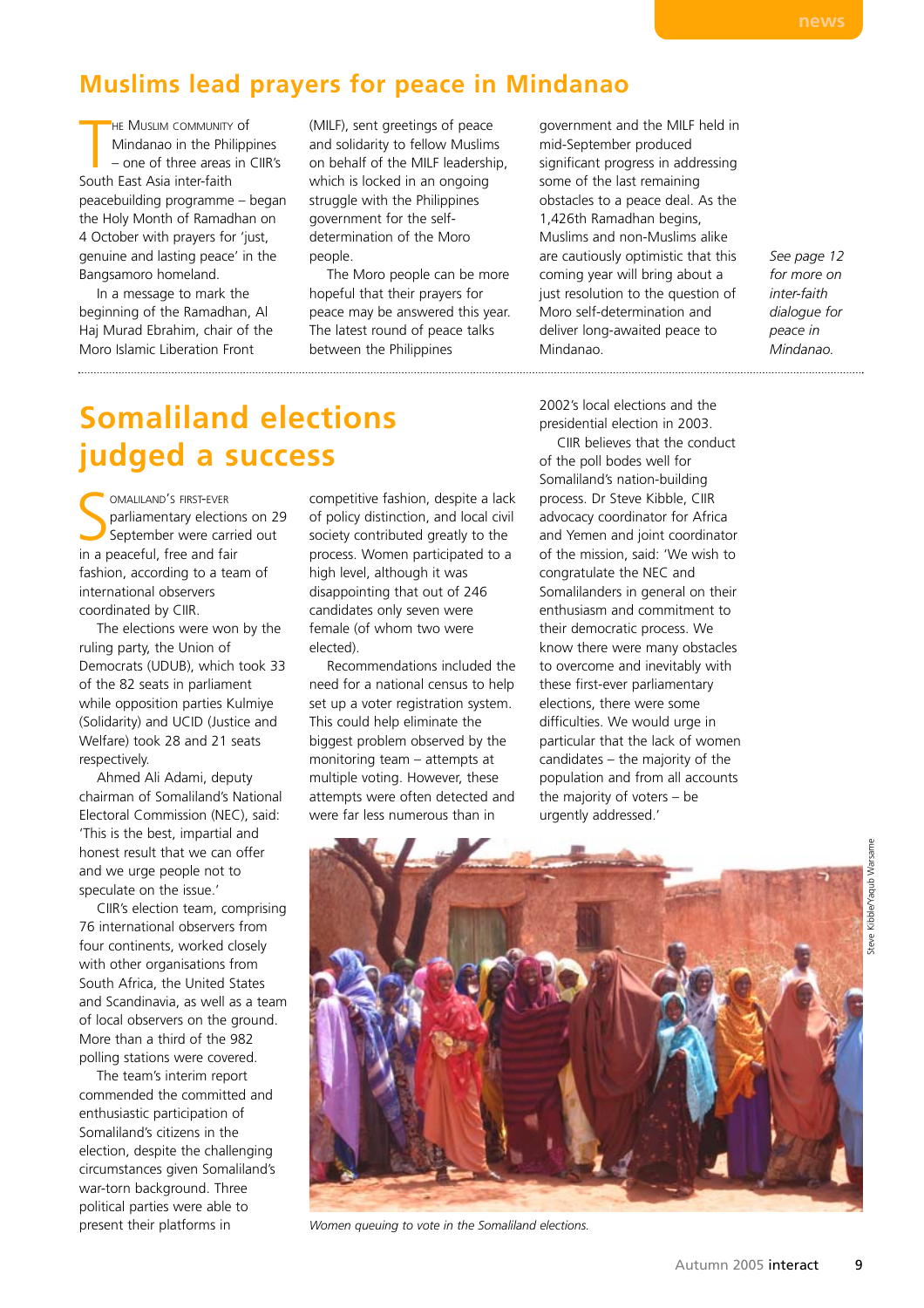

# Transforming **faith**

**The progressive, inclusive and universal values of religion can provide hope to an increasingly divided world, writes Dr Chandra Muzaffar**

> SIA GAVE BIRTH to all the<br>religions of the world,<br>inter-faith dialogue do<br>really interest the governmen religions of the world, yet inter-faith dialogue does not really interest the governments or the people of Asia. This is a pity because different religious communities live cheek by jowl in various parts of Asia, and in the last few decades we have had many conflicts involving different religious communities in India, Pakistan, Sri Lanka, Indonesia, the Philippines, Thailand, and Papua, amongst other countries.

> Very often the root causes of these conflicts are socio-economic and socio-political, but somehow religion is manipulated and religious sentiments are exploited so that religion is perceived as the cause of these conflicts. This is why there is an urgent need for us in Asia (and indeed the rest of the world) to understand each other and for the different religious communities to reach out to one another.

*Children light candles in a vigil for peace at Bouddhanath stupa in Nepal.*

#### **Shared values**

But we have to go beyond this: our purpose should be to connect with what is common amongst us, to discover our shared values, because at the core of our religions is a shared value system.

For instance, almost every religion has a profound respect for the environment. A common principle is the concept of the judicious use of our natural resources with our unborn generations – the generations of the future – in mind.

In almost all our religions there is the notion of an ethical basis to the economy. In all our religious philosophies there is very strong opposition to oppression and exploitation: a commitment to equity, to justice. In all our religions there is a notion of moral leadership, ethical leadership, accountability, good governance.

In all our religions there is a commitment to peaceful relations within and amongst communities and nations. There is – and this needs to be emphasised over and over again – a profound dedication to the principle of peace.

In all our religions there is an awareness of the unity of the human family.

#### **Common ground**

These notions of human existence bind us together, and it is so critical at this juncture to make people aware that this is the common ground on which we stand, and that this common ground is the basis on which we should build human civilisation in the 21st century.

Unfortunately, religious societies – Muslim, Christian, Hindu, Buddhist – have so far failed to translate these ideals, these values, into reality. Instead, injustice, oppression, illtreatment of women in particular, the marginalisation of minorities – these have been the common themes. We must be brave enough to face the truth that this has been the abysmal record of religion in action.

Perhaps the most important reason for the gap between the ideals professed in religion and what is practised is the intervening force of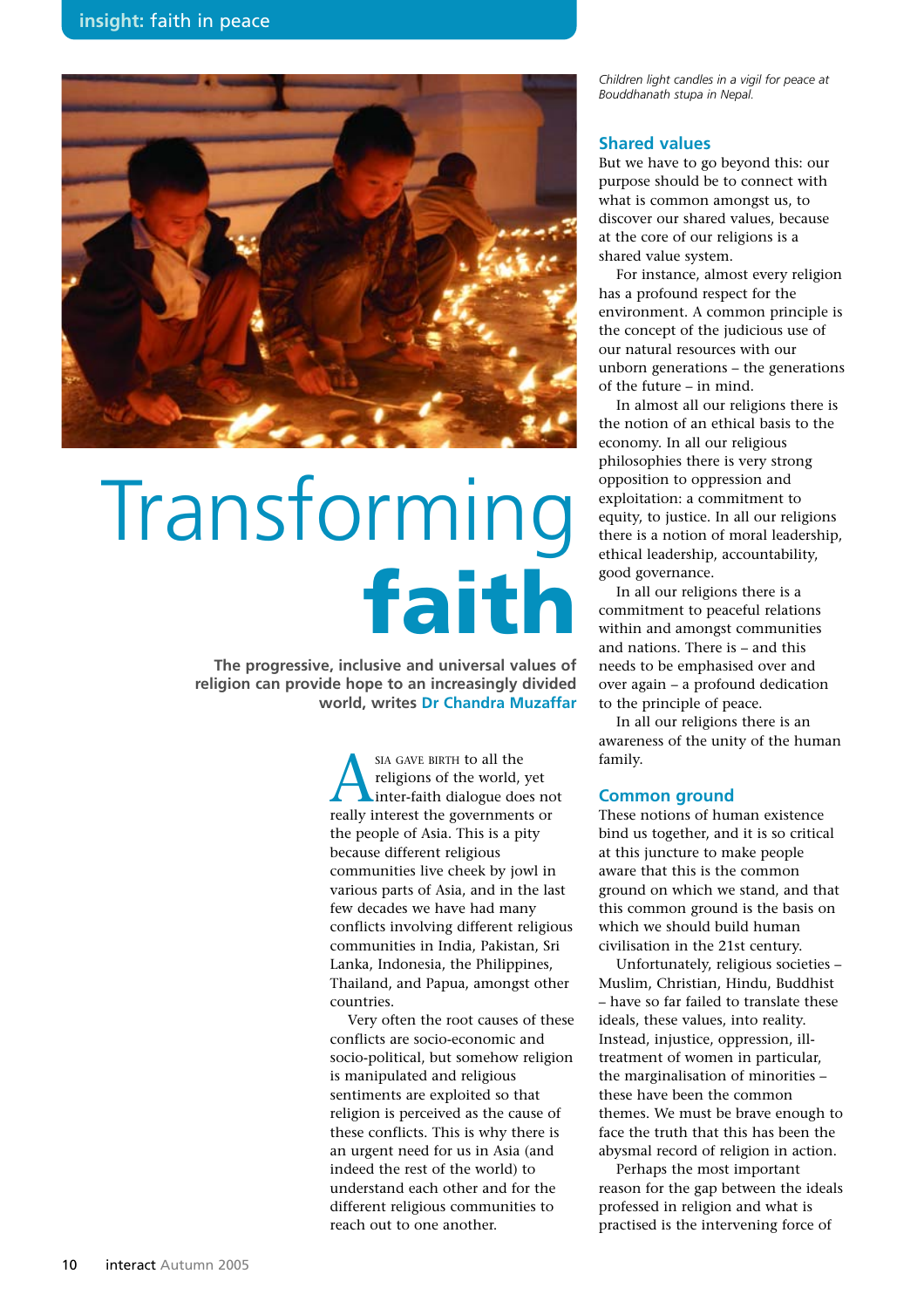the human ego and the interests that grow out of the human ego – interests which prevent us, as fallible creatures, from achieving the ideal.

But there are other reasons. When I look at Asia – the continent that gave birth to all the great religions and these great ideals – one could argue that Asia's relationship with the dominant West has also been a factor in the marginalisation of those ideals which are so important to religion.

#### **Religious ideals**

During the centuries of colonial rule, religious ideals – faith-inspired notions of community, of organising community – were set aside. A different notion of society enveloped the whole continent and it remained dominant for long centuries.

Look at the way in which modern society looks at issues like the environment. It is not a notion of environment informed by our religious ideals. Look at the destruction of the environment that is taking place in China. Is that from Taoism? Is that from Buddhism? Is that from the Confucian ethic? No, it is a notion of environment that China has adopted and embraced from the dominant West. Neither are other notions – the use of resources, the concept of the economy, the concept of family, of community – based upon a religious worldview. Today, notions of what is ethical don't count in China's march to the future.

And this is happening all over Asia. We talk of India as the next great giant that's going to modernise and transform itself. But what sort of India will this be? It won't be Gandhi's vision of the world that will shape the India of the 21st century. It's some other India that we are going to see. It's an India that will embrace contemporary notions of progress, meaning a readiness to exploit resources and develop the economy without any thought for ethical principles, an eagerness to pursue politics without looking at principles.

It is not that development is not important, but that there is a certain idea of development that has become pervasive all over the world. It is a vision of change in which

religious values, religious principles, don't really count.

#### **Ideology**

Yet these religious values have, at a global level, played a key part in forming our contemporary world. Take, for example, the relationship between Islam and the contemporary world. The notion of independence and autonomy – closely linked to the Islamic vision of justice – explains the tensions between Islamic countries and the centres of power in the West. Islam (as a civilisation) will never accept the dominance, the control and the hegemony exercised by the centres of power in the West.

For a lot of Muslims, this question of autonomy and independence is not at the ideational level, it's at a very concrete level. They see it in terms of the imperialist attempt to control their oil. They see hegemony in the attempts to control the strategic sea routes of the world –

#### **It is upon this transformation that the future of humankind depends**

seven of which are linked to Muslim countries. They see hegemony in the 800 American military bases that garrison the globe.

What has made it worse in the last few years, since the emergence of the neo-cons (under the Bush administration), is the reinforcement of hegemony through the role played by yet another ideological group – the Christian right.

The Christian right supports hegemony. It supported the conquest of Iraq. It supported the conquest of Afghanistan. The Christian right has a view of Palestine that is totally negative. It's against the Road Map. It's against the two-nation solution. So now the Christian right is part of hegemony.

And a fringe within the Muslim world has chosen to respond to this hegemony through violence; hence Al Qaeda; hence the violence of Osama Bin Laden and groups of that sort stretching from Spain to Indonesia – opposing hegemony but choosing violence as a way of opposing hegemony.

In other words, we have a situation today where you have extremist groups on one side (part of the ideological apparatus of hegemony) and on the other a group, equally extremist and violent, opposing hegemony. State terrorism against private terrorism; wholesale terrorism against retail terrorism; that is the reality that confronts us.

#### **Hopeful signs**

If this were the only choice we had before us, it would be a tragedy. But there are hopeful signs. The most hopeful sign is that in every religious community – Muslim, Christian, Jew, Buddhist and Hindu – there are progressive groups which have a different view of the world – opposed to hegemony, opposed to occupation, but not prepared to take the violent path.

For instance, there are groups in almost every Muslim country that look at the challenges that confront us from a different perspective altogether. They believe in communicating with other religious communities; looking for shared values; working together to bring about the transformation that we have been talking about, but doing it in such a manner that one does not alienate the other. One works with the other. And this is also true of Christians, Buddhists, Hindus and others.

For me it is a sign that will not transform just society but religion itself and it is upon this transformation of both society and religion that the future of humankind depends.

We have to transform our understanding of religion by transcending this exclusive notion of religion, discovering our common humanity and – in the process – we will transform our civilisation.

*Dr Chandra Muzaffar is a Malaysian Muslim scholar, activist and head of the International Movement for a Just World (JUST). This article is an edited extract from his speech at the CIIR Annual General Meeting in October.*

#### **interact***now*

**Visit the JUST website at www.just-international.org**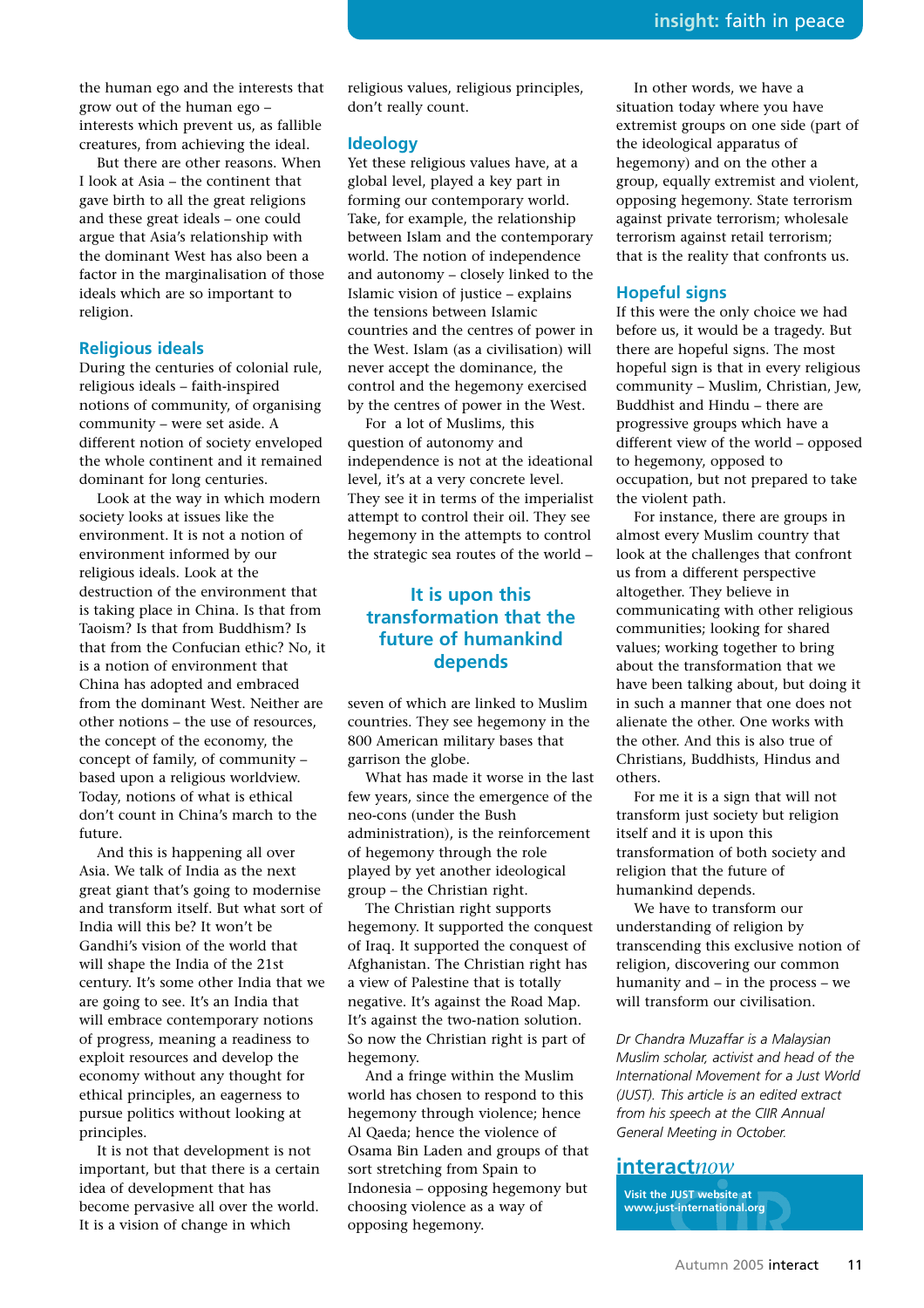# **Dialogue** in the midst of **violence**

**Fr Angel Calvo is a witness to the power of inter-faith dialogue in the troubled region of Mindanao in the Philippines**

**MEXALA FIRST CONTACT with the MUSLIM WORTH WAS ON THE MISSION OF Basilan in mid-1972.** Muslim world was on my first assignment to the Basilan is a small island in the southern Philippines, close to the larger island of Mindanao. Its 300,000 inhabitants are a mixture of diverse ethnic groups. Most of them are Muslim, with a minority of Christian migrants who have settled from the rest of Mindanao and Visayas.

We were a team of young missionaries who had come from Spain to assist the new Bishop. It did not take us long to realise that behind the lush vegetation and natural richness of the exotic landscape lay a complex social and

political situation. Most of the people of the island suffered from the exploitation of big landowners under circumstances of abandonment and injustice.

When martial law was declared a few months later, the resistance of the Moro National Liberation Front (MNLF) – a leading Muslim rebel group – was turned up full blast, bringing conflict, destruction, violence and death. These tragic events awakened us from our missionary enchantment and made us question our own presence in the middle of these confrontations between Muslims and Christians, their fears, and the bitter accusations that were hurled between both communities.

#### **Roots of conflict**

We discovered that the conflict had deep historical roots. Before the arrival of colonial powers, different ethnic groups in Mindanao had adopted the Islamic faith and were known collectively as the 'Moros'. This was a pejorative term given in the 16th century by the Spanish conquistadores who named the islands 'The Philippines' in honour of King Philip II of Spain.

Yet neither the Spaniards, the Americans who took over at the turn of the 20th century, nor the Manila central government at the point of Philippine independence were ever recognised by the Moros. Their religion had conferred on them an immunity from foreign cultural and political influences that strengthened their resistance to all kinds of externally imposed power. With the ascendancy of the MNLF, the term 'Moro' became a badge of honour, and the 'Bangsa Moro' the proud Moro race or nation who were never subjugated, unlike the rest of the Philippine population.

The rebellion of Muslim groups with their radical stance of independence for Mindanao is also a response to long standing economic and political exploitation, a combination of domination and neglect at the hands of landowners and multinational companies. The rebellion, however, has painted a picture of Mindanao as the country's

> soldier outside *a mosque in Mindanao.*

PANOS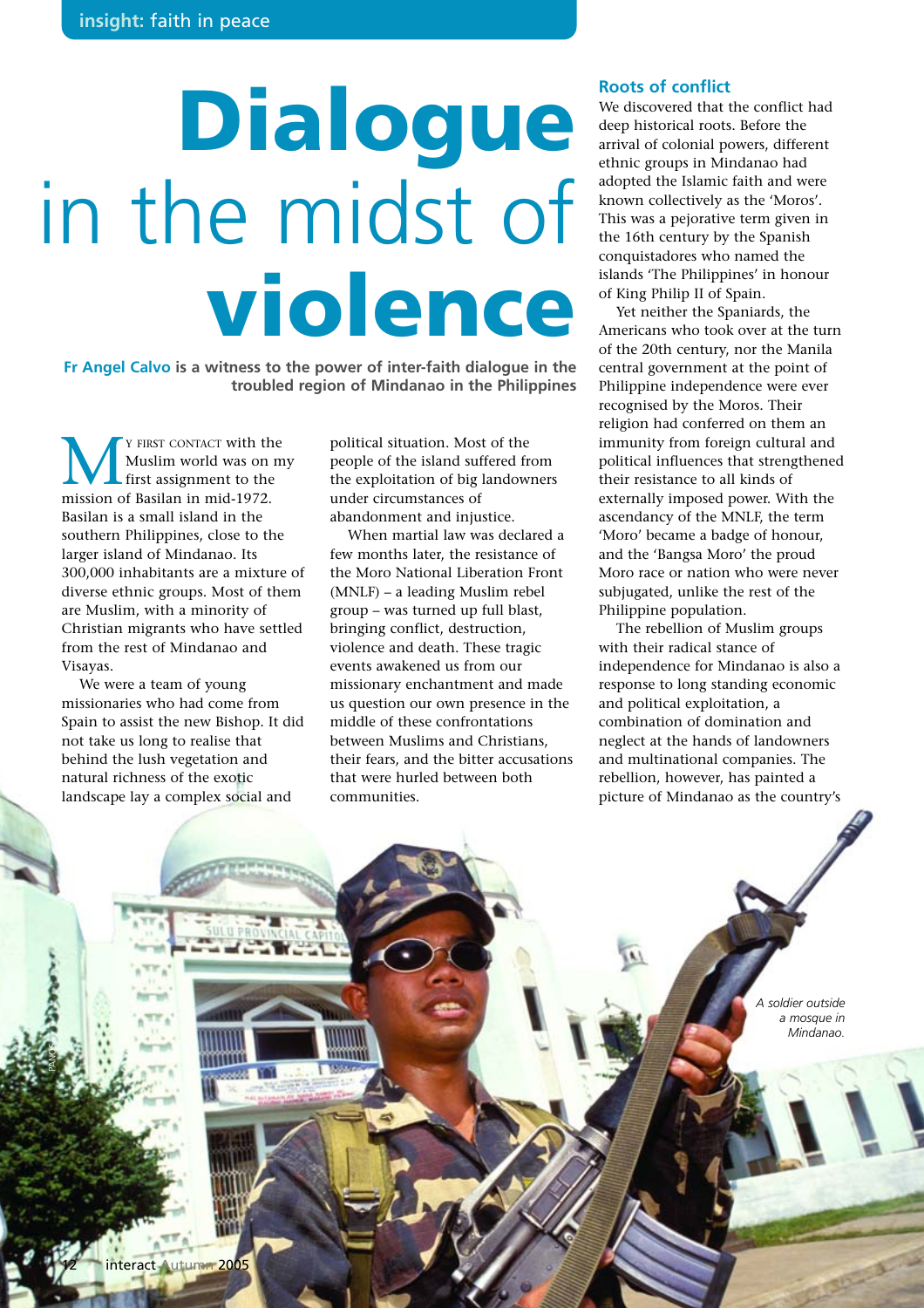'Wild West', a place where warlordism and the power of guns have become the norm.

#### **Dialogue of life**

Analysing the history of conflict in the communities and honestly reflecting on the mission of the church in Asia, we found ourselves cast into the dynamics of dialogue in a most crucial way. In response we embarked on a dialogue of life with the Muslim communities, undertaking common projects in search of justice. People, families, communities that are confronted by fear, prejudice and recent violence, meet in common projects and discover together that they are affected in the same way by the same basic problems.

In spite of cultural differences and religious beliefs, the common aspirations for land, health, education and the future of children, security, and the struggle against political manipulation and other oppressive forces, have so far sustained us, and ultimately have helped us develop friendship and intimacy across communities.

The point of reference of interreligious dialogue cannot, of course, be anything other than the religious experience of believers: that is, the search for God, and the salvation that God offers through human mediation. Yet the most immediate reference for the believer is precisely the search for universal fraternity, that human solidarity which is a fundamental part of the same saving experience of God who gives life to all and who desires all to live in harmony – an essential element of all religions.

So this experience cannot be reduced to a mere 'spiritual' relationship. It must take into account the human conditions besetting these communities, which are frequently characterised by poverty, injustice, lack of freedom, and sometimes violence. For the privileged place in which God is manifested as God of Life is precisely in the poor – the victims of violence, oppression and injustice.

#### **Opening doors**

Like other places, the communities of Basilan and the rest of Mindanao are fragmented and hurting, with

deep wounds inflicted by a systematic form of violence which has social roots. The wounds are recent and still fresh, with the majority of families – Christian and Muslim – having been victims of fighting or abuses from military or rebel forces. Sometimes, tragically, this has resulted in deaths that reinforce the historical prejudices, distrust, rejection and hatred.

In this environment it can be extremely difficult to evoke an attitude of dialogue. In addition, several radical groups use religious feelings as a reason for and vindication of the imposition of their world view. They can provoke major aggression and division.

Yet it is precisely in these situations of generalised violence that it is more than ever necessary to take the risk of establishing bonds of union. These are conditions that call for the opening of doors for the joint exploration of solutions based on understanding, justice and peace, and above all on a deep religious attitude of reconciliation.

#### **Culture of peace**

The Movement for Peace that we have started in the city of Zamboanga is called PAZ (Peace Advocates Zamboanga) using the native Chavacano dialect of the area. It began as an idea of the local church to respond from an authentically Christian perspective to the spiral of violence confronting us in Mindanao. In particular, it was a reaction to a new wave of violence caused by the new movement of the Abu Sayyaf group with its continuous threats against the Christian community and its leaders, missionaries, and sisters.

With a group of Muslim leaders – SALAM Peace Foundation – we work together to show to our communities an alternative to the culture of violence that has come to dominate the consciousness of the people. Our work tries to offer an understanding of life that conceives of peace as the centre of human behaviour and of communitarian relationships at all levels. This is an alternative to all the existing manifestations of violence in society, trying to replace them with new social structures that encourage relationships and processes of living

together in peace. This has to do with a new type of education, which is creating a new culture: the culture of peace.

These new cultural styles imply above all an attitude of acknowledgment and mutual respect, accepting cultural differences and fostering a special sensibility to the cultural and religious elements of the diverse communities. A culture of peace implies a deep encouragement of reconciliation, acknowledging the wounds and capacities for violence that marked our history. Only from an attitude of forgiveness can the solid basis of hope for peace be built.

#### **Bearing fruit**

This approach and the shared efforts for peace and solidarity throughout the years are now bearing fruit. In recent years, other religious groups of evangelic tradition are integrating themselves into this process of dialogue for peace. Together with other peace advocates in the Muslim and Catholic communities, they have emerged to become a new Inter-Religious Solidarity Movement for Peace. This group currently coordinates a series of activities to promote human rights, conducts education for peace at various levels and carries out peace advocacy with armed groups.

The process of building a new culture is in itself a process of interfaith dialogue among the diverse religious traditions. At the same time, it is a process of dialogue within a religious community that needs to accept the genuine demands of the religious experience while overcoming other fundamentalist insinuations. This is the authentic inter-faith dialogue from the same realities of life that encourage actions of justice, human dignity and progress in all members of the community.

*Fr Angel Calvo, CMF, is a Claretian missionary born in Spain who has been working in the island of Mindanao, southern Philippines, for more than 30 years – mainly with Muslim communities. He is the director of Peace Advocates Zamboanga for the Diocese of Zamboanga and founder and lead convenor of the Inter-Religious Solidarity Movement for Peace.*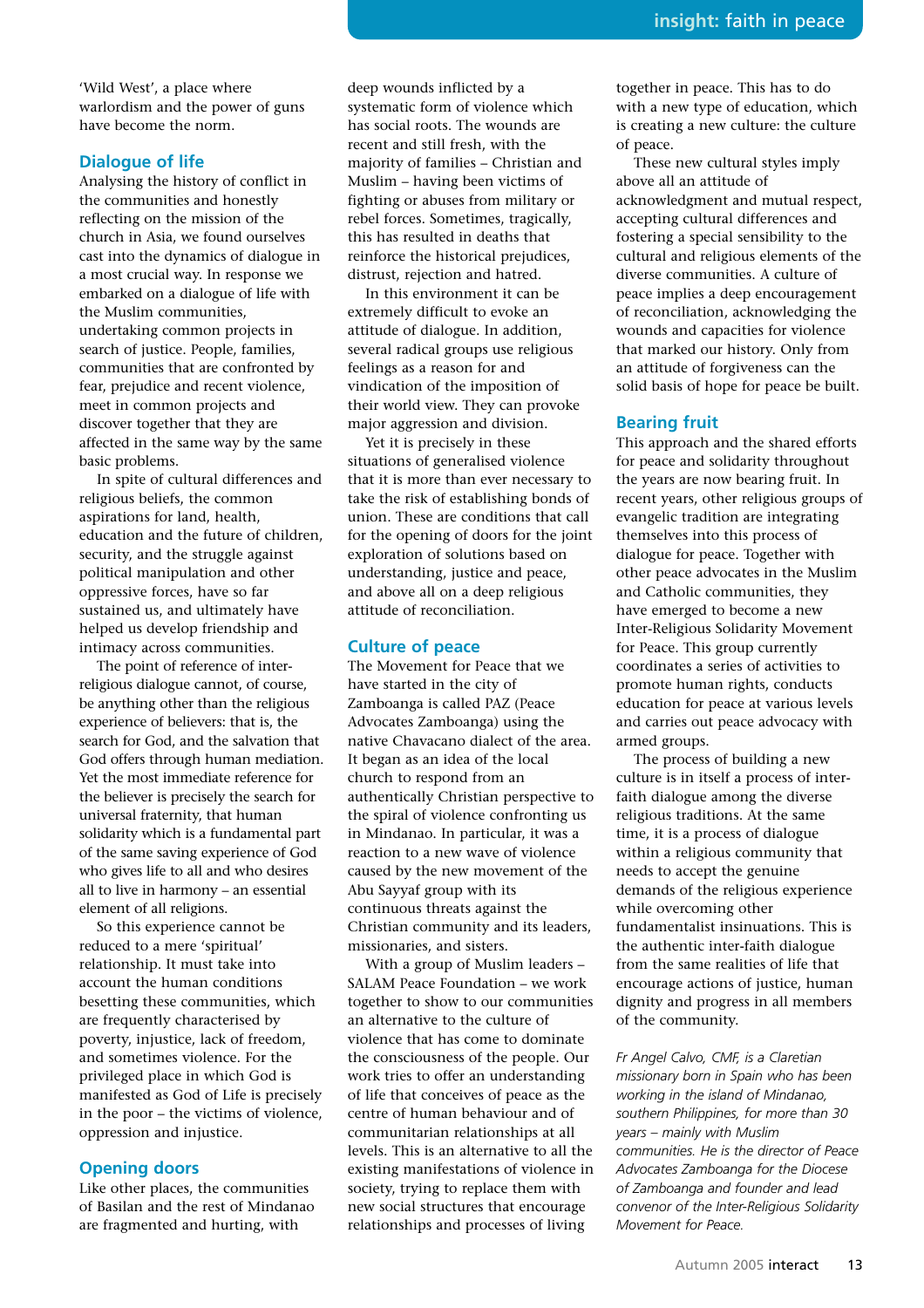

# Living **together**

**The village of Uato Lari in East Timor shows that it is possible for people of different faiths to live and work together, writes Iqbal Menezes**

EXT TIMOR walked a difficult<br>
path to nationhood. In 1994<br>
after the referendum that<br>
decided East Timor's independent path to nationhood. In 1999, after the referendum that decided East Timor's independence, our country was left bloodied and charred. The scars of our history – both in the distant and recent past – made it difficult for us to live together as one community. Everyone had their pain, their secrets, their resentment and their shame. This made us suspicious of each other.

Religious differences have been one cause of suspicion and distrust. After all, Indonesia is predominantly Muslim, and for the majority Roman Catholic population in East Timor (only three per cent of the population of East Timor are Muslim) it is difficult to disassociate Islam from Indonesian occupation. Even for us, as native Timorese Muslims, it has been hard to shake off the negative image of Islam and overcome people's suspicions. Yet we are Timorese with the same determination to build our new country, and human beings with the

same desire to live in peace with each other and with god.

#### **Building relations**

In the village of Uato Lari in the south-east of East Timor, the mixed community of Catholic, Protestants and Muslims were finding it particularly difficult to rebuild their village and their community postindependence. Uato Lari was among one of the more badly destroyed villages. By the time the militia had come and gone, there was hardly a building left standing. Relations between community members were strained.

The United Islamic Centre of East Timor (UNICET) became aware of the problem in 2003, and set about trying to change it. Together with CIIR's community development project officer, Ildefonso Gutteres, we visited the village to see what we could do to help. We held meetings with the villagers and began to try to understand their problems. We found that whether Catholic, Protestant or Muslim, people

*Iqbal Menezes outside the mosque in Dili.*

generally shared similar concerns. Most of all, they wanted to be able to earn a living to feed their families and build a better life.

We started to work with the villagers to see if there was something they could do together to fulfil this goal. After many meetings and much discussion, the villagers decided to build a small fish farm. The chair was Protestant, the secretary Catholic and many Muslims joined up – each of the village's three religious communities were involved.

#### **Common interest**

Putting their religious differences aside, the group was able to work together. The simple fact was they had a common interest and a shared commitment to make the project a success. More than that, the opportunity to work together helped to build communication and trust among the different religious communities.

The success in rebuilding community relations became clear to me when I heard that the members of the group – Catholic and Protestant alike – had offered to help their Muslim brothers repair the roof of the local mosque. Just imagine that – working together to repair a Muslim place of worship! For me, this was a sign that we had succeeded in reversing the bad image of the Muslim community and establishing a real sense of pluralism.

The Islamic faith emphasises the importance of tolerance and the obligation to uphold and expand pluralism. This thinking has guided the work of UNICET in its work over the past three years to open channels of communication with religious institutions and leaders in East Timor. We at UNICET hope that our efforts to build pluralism and interfaith ties can be a positive example to communities in East Timor of the importance of pluralism. The success of our work in Uato Lari, and the ability of the people there to live together amid their differences, is proof that this is possible.

*Iqbal Menezes is Director of the United Islamic Centre of East Timor.*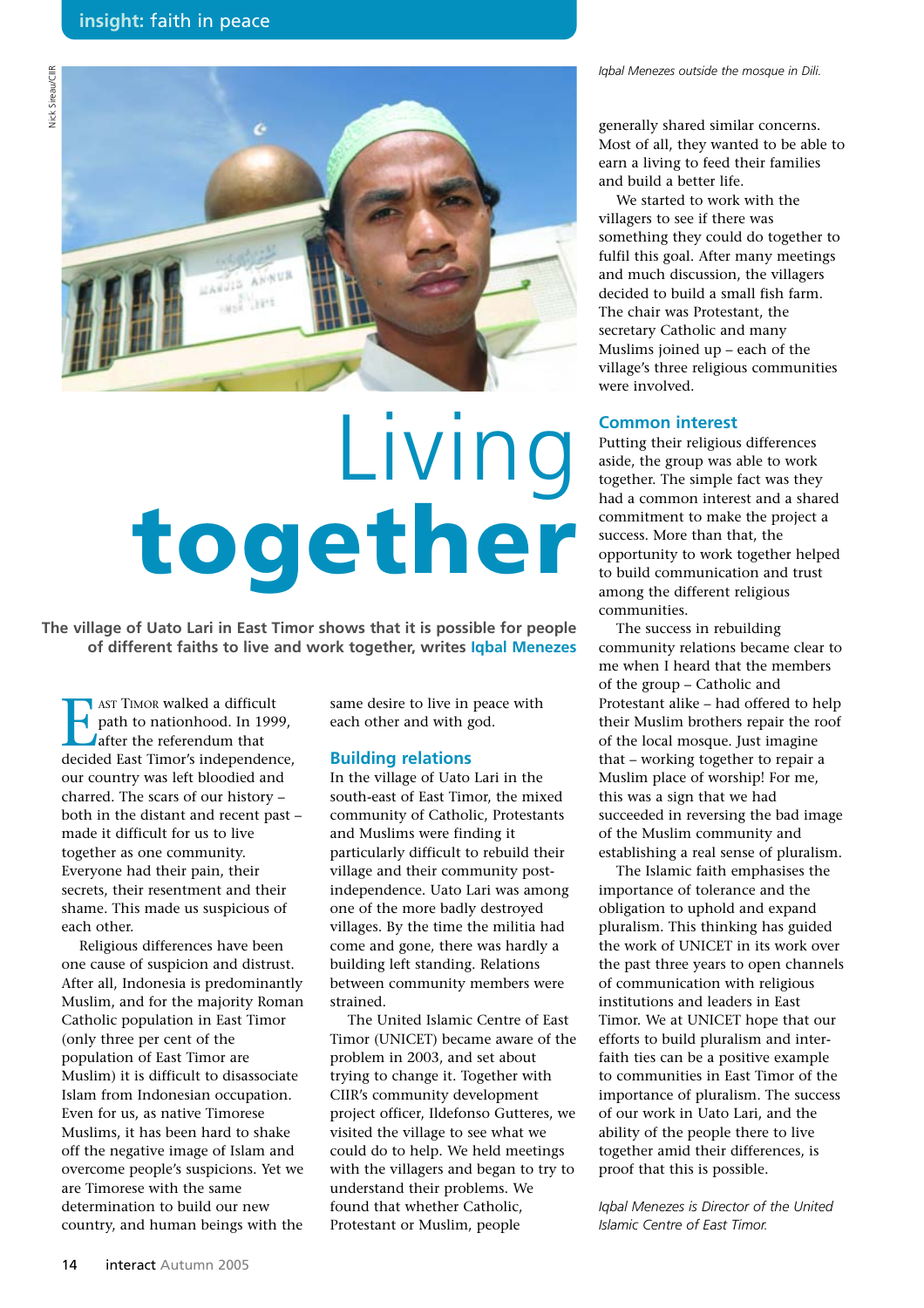# **Solidarity**  in adversity

**Religious leaders are speaking up against the climate of fear and suffering in Papua, writes Theo van den Broek**

BACK TO THE OFFICE AGAIN! It is<br>almost 11pm on a Tuesday<br>evening in December 2003<br>Javanura (canital of Panua a almost 11pm on a Tuesday evening in December 2003 in Jayapura (capital of Papua, a province of Indonesia). For the past two days, my staff member Rika and I at the Office for Justice & Peace have been trying to finalise a joint end-of-year statement by religious leaders in Papua. We have been running from one religious leader to another to renew their agreement every time we make a small change.

A couple of minutes earlier we left the house of the Muslim representative. He suggested still more changes, and we need to get his signature before he leaves Jayapura the next day for a trip to Jakarta.... We are tired and the diocese office is dark. But outside the window, we can see the fishermen's lights shining in the bay. We are not the only ones still working.

#### **Division**

2003 was a year of increasing internal division in Papua under Jakarta's divide and rule policies, a year of losing all trust in the government at any level, a year of increasing frustration. For many years Papuans have been struggling to get the attention of the central government in Jakarta as well the attention of the international community. They feel they were robbed of their freedom and right to determine their own fate way back in the 1960s (when Indonesia assumed control of the territory). Since then they have been denied many of their basic rights, including the freedom of speech and opinion. Any time they bring up their rightful claims they have paid dearly for their courage. People have been killed, jailed and tortured. The indigenous

community, especially in the inland areas, has developed the attitude of a silent community, living in fear and suffering.

Mainly a Christian island, huge nationally planned and spontaneous migration means nearly half the current population are people who originated from other parts of Indonesia. This has resulted in a mix of ethnic groups as well as religious communities, a reality that can easily be used to spark horizontal conflicts.

The churches have followed developments over the years with a lot of worry. At the end of 2003, the religious leaders were eager to get a message about their worries across to the authorities as well as to the people. Bishop Leo Laba Ladjar told his J&P office staff: 'We have just celebrated Idul Fitri [the Muslim celebration following Ramadhan] and in a few days we will celebrate Christmas: both celebrations of peace and harmony; both celebrations of human dignity. Working for peace is



*Papuan women selling their garden produce outside an Indonesian-owned store.*

at the very heart of our respective religious missions. Therefore we, as religious leaders living in Papua, have to join our strength to speak up and assist in the creation of a world that is worth living in by human beings, respected in their uniqueness as well as in their togetherness.'

#### **Speaking up**

This was not the first time religious leaders had spoken up jointly in public. In previous years, many joint

*continued overleaf*

### **Prayer march**

A highlight in the building up of joint awareness and action by religious leaders in Papua was the joint celebration of 'A Day of Prayer for Peace' in September 2002. A 'prayer march' was organised, led jointly by religious leaders side by side with the head of the army, the head of the police, the speaker of the parliament and the head of the government in Papua.

The march, which lasted for four hours, was divided over five stops, at each of which was a ceremony of prayer and an appeal for peace. The march started at the Parliament building, where Buddhist representatives led the prayer. The next stops were at the mosque, the Protestant church and the Catholic church. Finally, the 1,500 marchers crossed the road to the police headquarters, where the march concluded with a Hindu prayer and the lighting of candles by all the leaders present. The main aspiration of the marchers was expressed simply but clearly on the banners they held: 'My Peace, Your Peace, Our Peace'.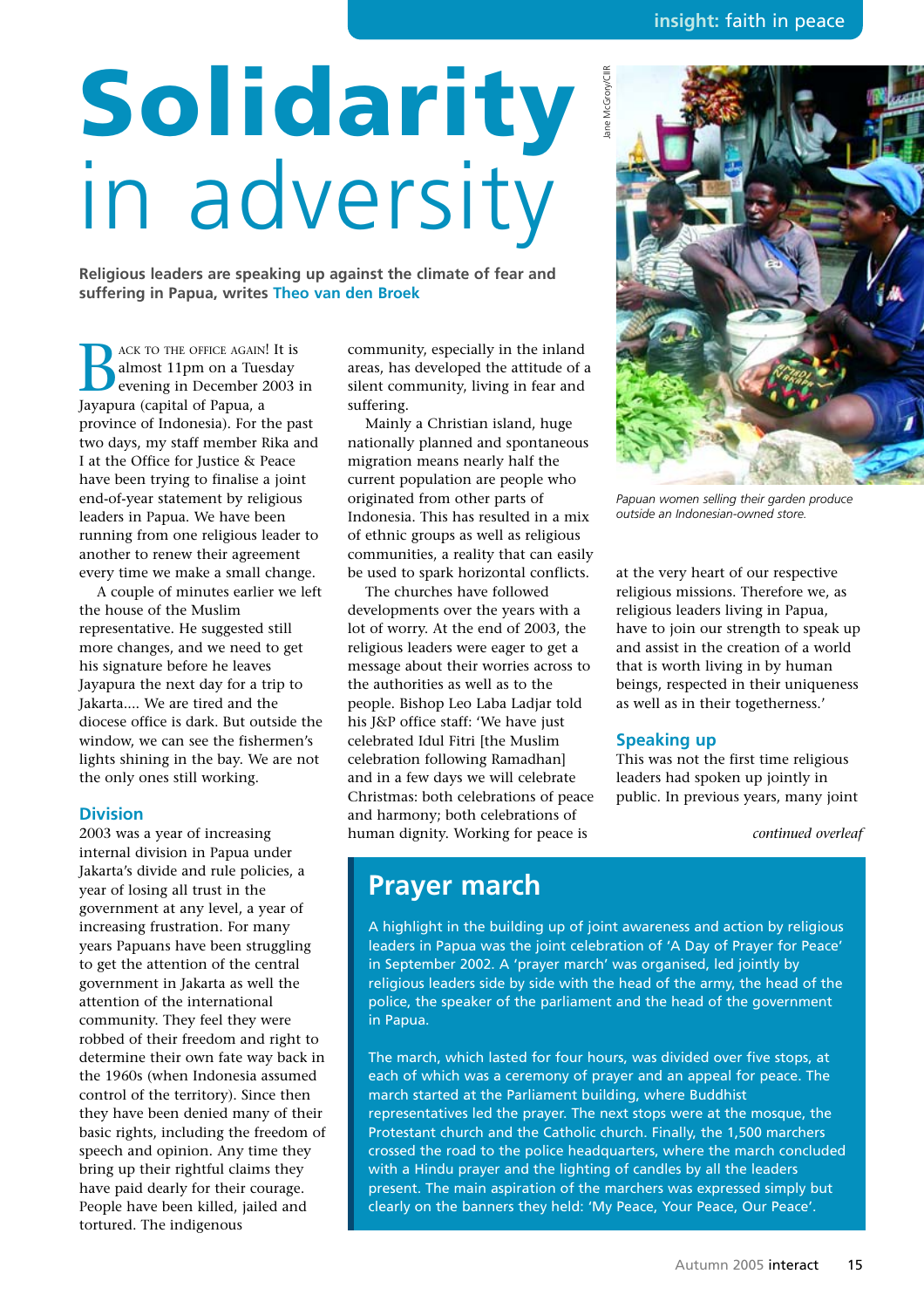statements were released, reacting to events, protesting injustice, defending the voiceless, calling on the authorities to be responsible, and repeatedly backing up exposés of human rights violations.

Nowadays any political player in Papua has to listen to the joint religious leaders, who have committed themselves to promoting peace under the heading 'Papua, land of peace'. In the midst of a lot of confusion it seems that the religious leaders offer a place where people can take refuge and get their voices heard.

This openness is the result of years of sharing information and trying to keep in touch with what is happening in daily life. Simple experiences have fed this process. After a discussion session with villagers in a remote village, Haji Zubaer Hussein, regional head in Papua of the Muslim organisation Majelis Ulama Indonesia, told me: 'This was really eye-opening; people talked so freely and opened their hearts without being afraid.'

I had invited Haji Zubaer to take part in this discussion when I was

#### **'We have to support each other to safeguard Papua as "Land of Peace".'**

facilitating training on human rights in Welesi, a village in the Baliem valley where some Muslim proselytism was taking place in the midst of a majority Catholic community. The discussion was held in the Catholic church in the middle of the village, but this wasn't a problem for Haji Zubaer. He just trusted me and trusted that this was the way for us to show that at the end of the day 'we all just want peace!'

#### **Togetherness**

Building up togetherness among religious leaders works through this kind of shared experience. Sensitivity to and reflection on what is going on around us leads to shared motivation and action. Yet there has been some reluctance and doubt. One Protestant



*Muslims and Christians, women and men, Indonesians and Papuans: a scene from the 2005 Papua week of peace (see news, page 8).*

minister told me in 2004: 'This is all very interesting, but the church shouldn't get into politics. We have a government and security forces to take care of things. Let's pray!'

It's not easy to answer that kind of attitude. The same argument is used by the government and security forces as well, as they feel more at ease when they can keep the church and religion out of sensitive issues. Nevertheless the words of Haji Zubaer Hussein resonate more clearly: 'We have to work on the unity of our people…. We have to work on reconciliation among believers of different religions…. We shouldn't do that alone but in close and intense cooperation with the leaders of other religions … as well as with the people. We have to support each other to safeguard Papua as "Land of Peace".'

#### **Honesty**

As recently as August this year, religious leaders in Papua have been speaking up. Once again their message sounds very clear: 'We believe that the central government as well as the regional government are not serious in protecting the very identity and the right of life of the indigenous community in Papua.…' Clear and honest language.

There have been several important elements in this process towards togetherness and solidarity of the

joint religious leaders in Papua. First, in getting to know each other they have gained trust in and respect for each other as people who have a similar mission and who are not competing with each other. Second, a very human and helpful aspect is the appreciation they receive from the people, who recognise their joint commitment for peace and justice. Third, they have worked to translate motivation into concrete action, taking care that any joint action is based on being informed and accurate about what is happening, especially when dealing with sensitive events such as human rights violations.

Finally, although they didn't avoid some theological reflection, they have mainly tried to stay away from challenging theological discussions. The joint mission of the different religions is first of all a basic, human one. The leaders have come together because of social and political issues that affect the communities they serve. What unites them is the awareness of having suffering people on their doorstep who have no other place to go….

*Theo van den Broek was director of the Office for Justice & Peace for the Catholic church in Jayapura, Papua, between 1998 and 2005. He is now CIIR's country representative in East Timor.*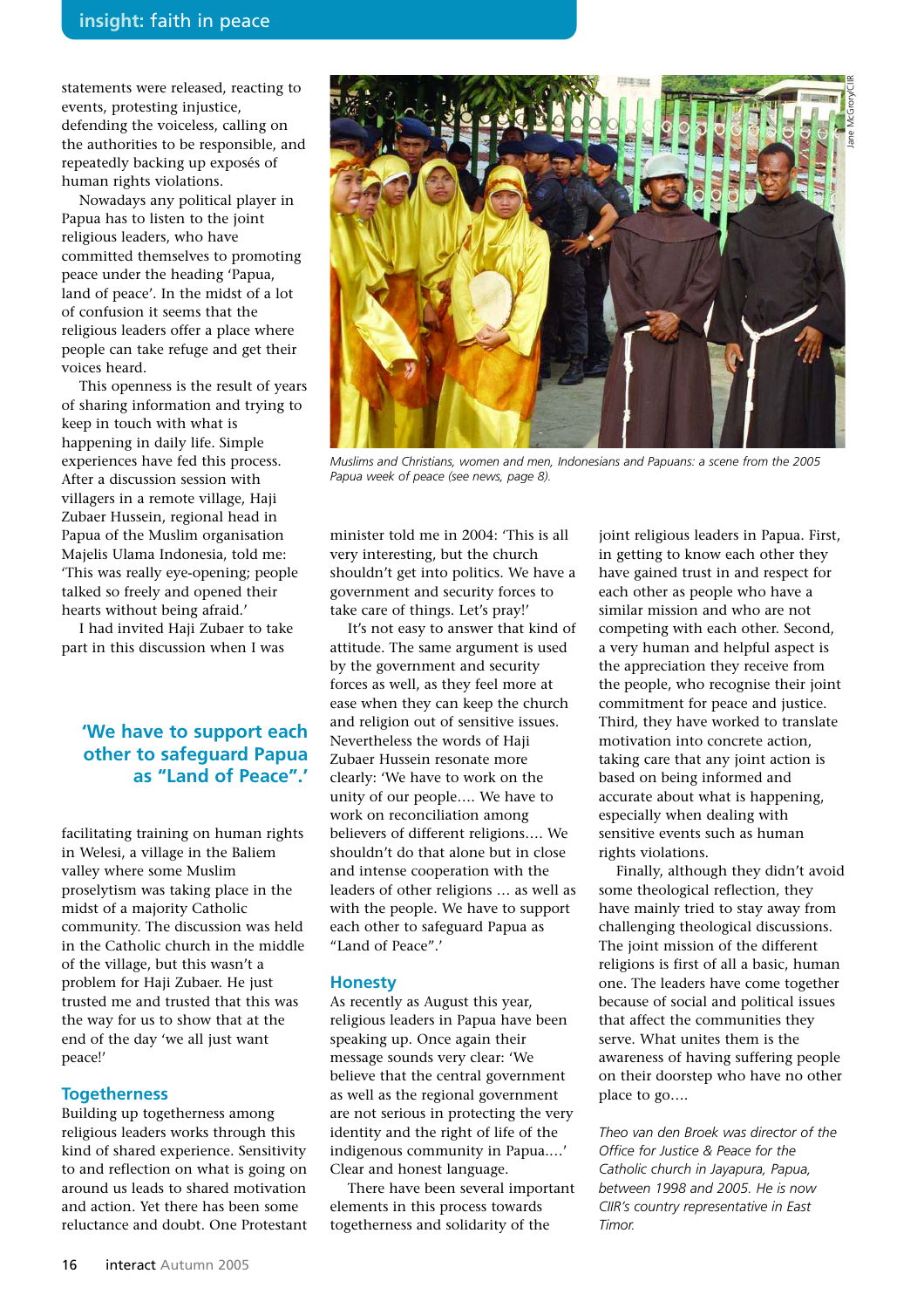IN AN ISLAMIC HOME, men and<br>women have different roles. I<br>are obliged to do the hard ch<br>which require physical strength. N AN ISLAMIC HOME, men and women have different roles. Men Lare obliged to do the hard chores They have to provide comfort for the women, because women have the burden of bearing children, bringing up children, and looking after the sick, old and disabled.

Many Somali homes are organised along these traditional lines. But at home, religiously educated women are very powerful. They are the special advisers of their husband, sons and brothers in their work, social life, politics and financial affairs. It is very likely therefore that if the wife of a president, king, government minister or judge is of bad character, then their country is more likely to be at risk.

#### **Responsibility**

There are many stories among the teaching of our Prophet Mohamed (peace be upon him) regarding the duties and responsibilities of a Muslim mother, wife or sister in respect to both national interest and world peace, as well as justice and reconciliation. A wife, for example, is expected to remind her husband every morning not to steal, not to be party to any injustice or corruption of any kind, not to be irresponsible, and not to bring home illegal earnings.

Muslim women can take part in any activities as long as they are

### **Women & Peace**

'I remember how in the years of civil war in the 1980s, the women worked together to develop and promote peace. As women we'd meet together and draw up lists of points to discuss with our husbands, our brothers and our sons. Sometimes we assigned a few women to travel around the region to talk to the men with guns. We had to find ways to influence men and convince them to establish peace and rebuild the country.'

*– Extract from Amran Ali Mahmoud's article in Interact, winter 2003/4.*

# Religious **inspiration**

**Amran Ali Mahmoud explains how Islam has inspired women in Somaliland to work for peace and justice on an equal basis with men**

permissible, legal and do not destroy or harm or create problems between herself and the family and society. In Islam we believe that 'good families make a good community and good communities make a good world'.

Islam prohibits corruption of all kinds, killing, jealousy, aggressive behaviour, irresponsible behaviour, laziness and hatred. Women in Islamic countries need to study and learn more of their own scriptures, in order to know and understand their rights and responsibilities. In this way they can strengthen their faith – as the saying goes, 'A strong believer is better than a weak one.'

#### **Reconciliation**

When I moved back to Somaliland in early 1994 I noticed a change in the way people were treating each other – especially in people who came back from refugee camps. Even though I still see the kindness and the goodness of our Islamic culture, I noticed that people were more violent than before. That's when I decided to work towards peace and reconcilation.

I started with my neighbours and relatives. I used to visit them in their homes and read for them parts of our Koran and the teachings of our prophet (peace be upon him). I also started sharing verses of the Koran and the teachings of the prophet (peace be upon him) with my own family –

*A Muslim woman in Somaliland.*

including the men.

Tribalism is for most Somali people the cause of their problems. The second cause was fighting for the meagre resources that they can lay their hands on, whether it is water, food or land. Indeed, civil war broke out soon after I settled in Hargeisa (the capital of Somaliland) in 1995.

I realised, along with my friends and colleagues, that there is an important role for us women, but we did it in a very tactful way. Allah supported us and we believe our efforts were fruitful.

*Amran Ali Mahmoud is a former director of Somaliland's ministry of family welfare and social development. She now works at the University of Hargeisa.*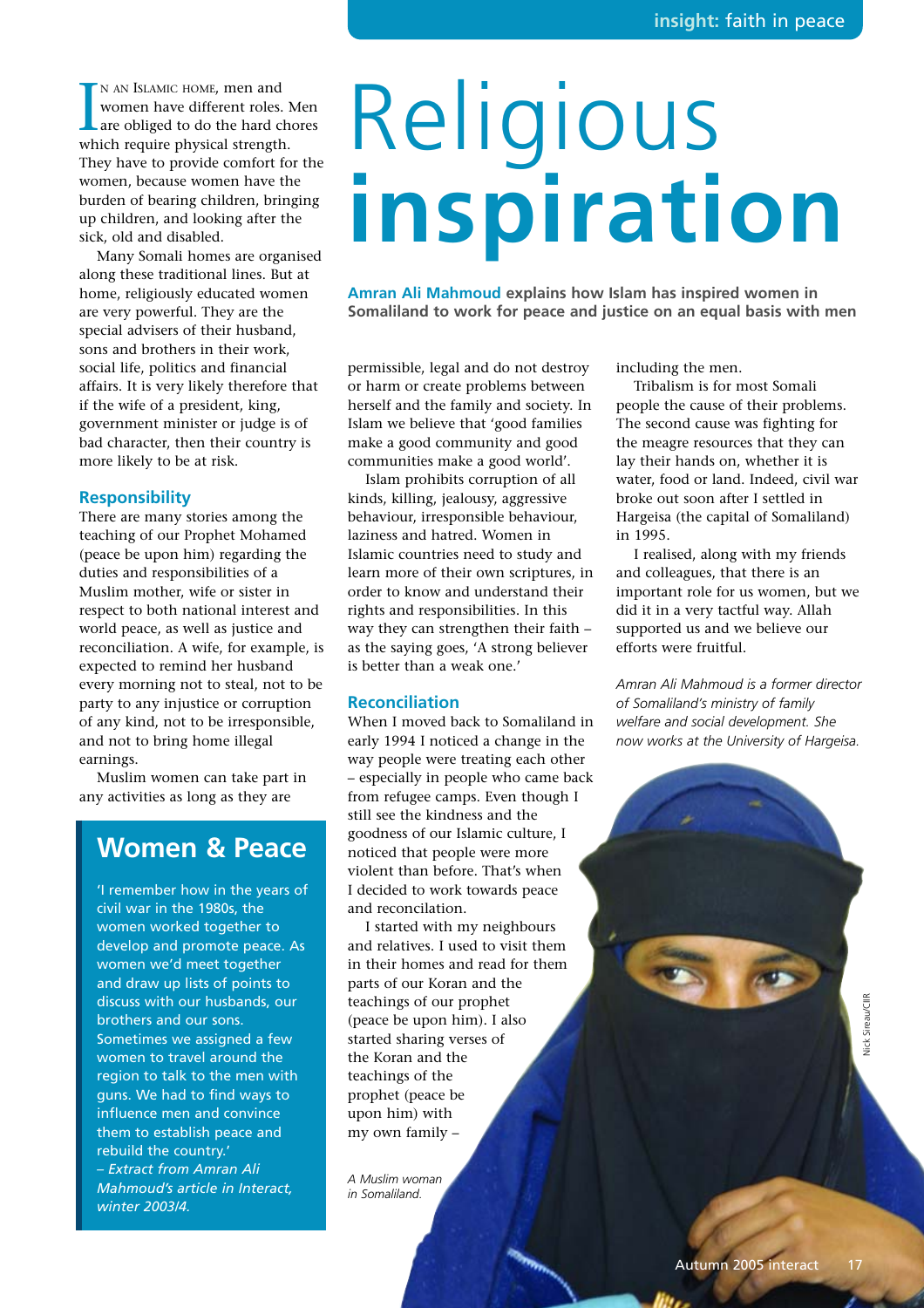

## Nowhere **to turn**

**Haitians living in the Dominican Republic face the constant threat of summary deportation. Words and pictures by Gianni Dal Mas**

F I STILL LIVED IN ITALY and saw three army trucks packed with men, women, boys<br>and girls, all terrified and with nothing<br>in their bands, straight away Lwould **F I STILL LIVED IN ITALY and saw three army** trucks packed with men, women, boys in their hands, straight away I would think there is something very wrong taking place.

But being in the Dominican Republic, on the border with Haiti, something like this has a different meaning. These trucks are the sign that a massive repatriation of Haitians is once again taking place.

In a population of nearly 10 million people, over half a million Haitians move in and out of the country on an irregular basis. There are moments at which a Haitian – any Haitian who walks through the streets of Santiago or Santo Domingo, or who is asleep in his or her home – can be a victim of the military round-ups. Whether they have legal permission to be in the Dominican Republic or have crossed the border illegally, they are forced onto a truck or bus belonging to the Dirección General

de Migración (Department of Immigration) and taken to the nearest border crossing.

This repatriation to Haiti is very simple – because in the Dominican Republic, a Haitian has no rights. The Haitian deserves no official document of expulsion; he or she is simply pushed onto the other side of the border.

#### **Tension**

On Friday 13 May 2005 there were not three trucks, nor five nor ten. Throughout the whole weekend, the Dominican army expelled more than 2,000 Haitians and Dominicans of Haitian origin, taking them to the border crossing at Dajabón/Wanament. A multitude of terrified and disorientated people became the victims of what turned out to be the biggest mass repatriation since 1991.

Four months after this mass repatriation the situation has not improved, due to continuing acts of violence which keep the tension high between the Dominicans and the Haitian minority living on the east side of the island.

The military operation last May had its origin in the killing of a Dominican woman a few days before, allegedly by three Haitians during a robbery attempt in the town of Hatillo Palma (100km from the border with Haiti). The death caused a violent reaction among the local Dominican community, the majority of them farmers, who took to the streets in protest against the Haitians living in the village. Armed with sticks and machetes, they shouted phrases such as 'We don't want Haitians here in Hatillo Palma'. Many people were injured. In response the army and the Dirección General de Migración began picking up all the people in the area with dark skin, with the supposed intention of protecting lives.

#### **Repatriation**

Straightaway it was clear that the Dominican authorities had decided to take advantage of this situation to 'clean the zone'. The people being repatriated through Dajabón came from different provinces: men and women, boys and girls, taken by force from their homes at five in the morning, without discrimination between those with and those without documents, without distinction between Haitians and Dominicans of Haitian origin, without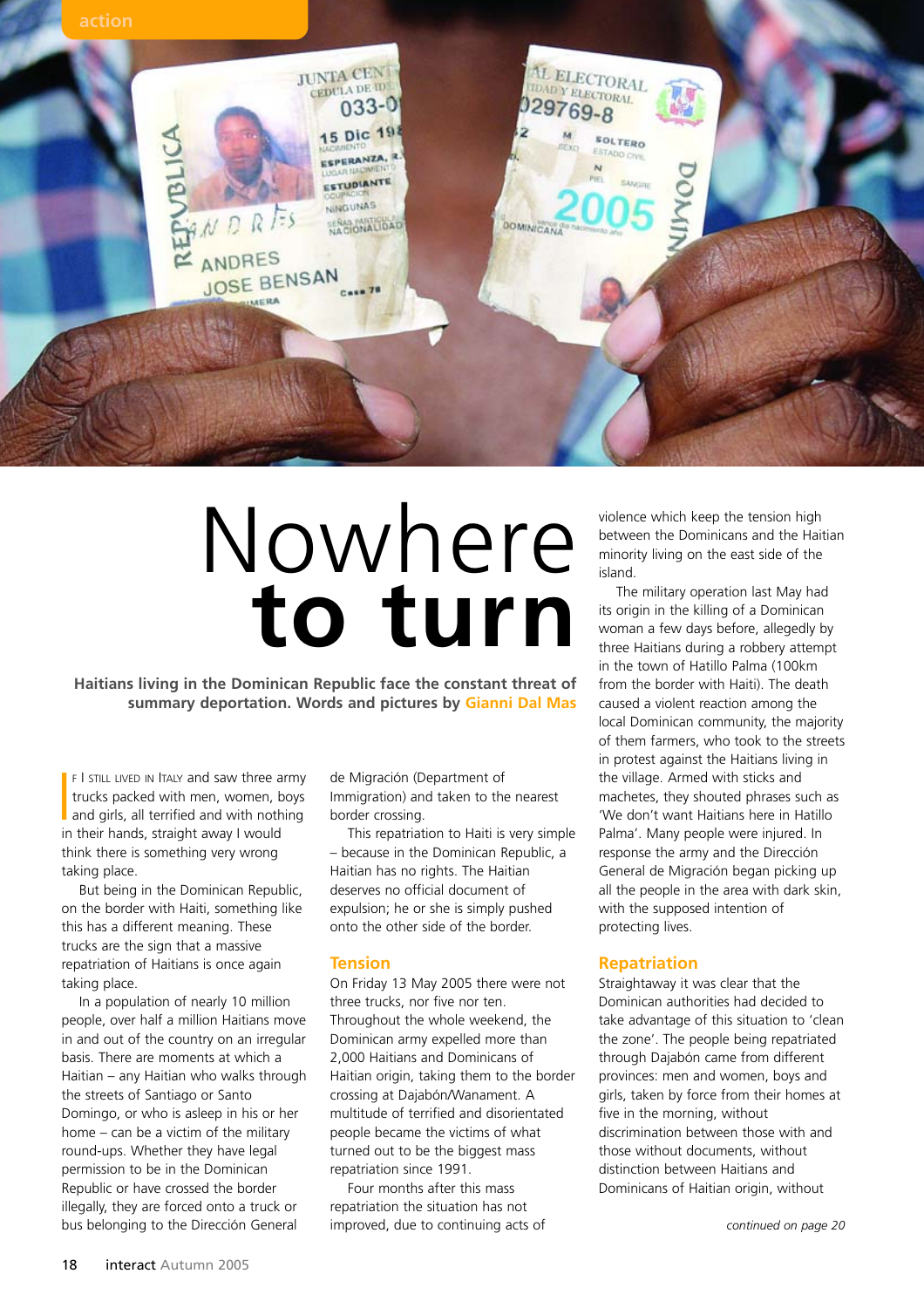*Left: A Dominican identity card, broken by a Dominican soldier. The card's owner is Andres José Bensan, a Dominican student who has Haitian origins (he was born in the Dominican Republic to Haitian parents). Andres avoided being repatriated only because, on the military truck taking him to Dajabón, he argued and presented his student card. Eventually the military stopped the truck and left him in the street, far away from his house in Batey Libertad. Most of the people being repatriated were from Batey Libertad, which means 'freedom', in the county of Esperanza, which means 'hope'. From 13 to 15 May, people in the Dominican Republic with black skin had no hope and no freedom.* 

*Right: Rounded up at the border: a soldier at Dajabón collects a family facing deportation to Haiti.*





*A man holds his temporary work permission, given by the Dirección General de Migración to migrants working on farms or other enterprises in the Dominican Republic. These plastic badges cost migrant workers 1,000 pesos (US\$35) and give them permission only to stay and work in a specified area or region of the country. If an immigrant has to return to Haiti for any reason – such as to visit their family – they cannot legally return to the Dominican Republic: the badge will be confiscated. Most of the repatriated Haitian workers reported that the Dominican officers confiscated or broke their permission badges, so they had to pay for another one if they wanted to stay legally in the DR. This man said: 'I didn't give it to the soldiers because when the soldiers came to the village I saw soldiers taking the badges off some friends of mine. I realised that they were going to repatriate me anyway, so I thought it would be better to hide my badge and save 1,000 pesos!'* 

*A man crossing the Massacre river with his children. When the bridge is closed, people are forced to wade across the river. The river gets its name from a massacre of Haitians that took place in 1937 during former president Trujillo's policy of 'Dominicanisation of the frontier'. The river allegedly ran red with the blood of the slaughtered Haitians. Discrimination against, and hatred and suspicion of, Haitians has long been an undercurrent of Dominican life.*

#### **interact***now*

**For more information and pictures, see www.solidaridadfronteriza.it**

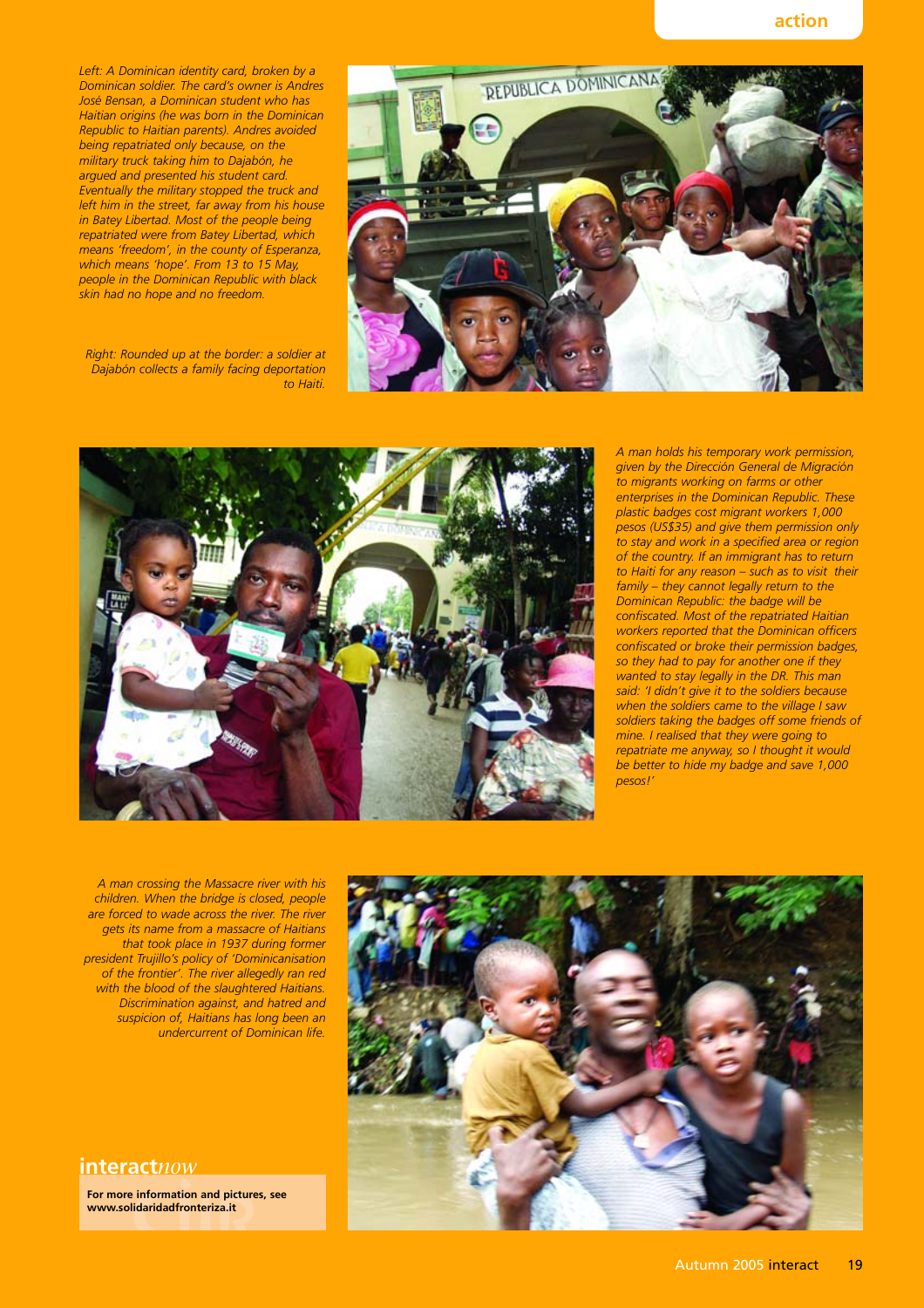

*Behind bars: people of Haitian origin on a bus taking them to the border for repatriation to Haiti.*

time to collect their belongings or to notify their families. They were expelled from the Dominican Republic with only the clothes they were wearing, and sometimes barefoot.

Between 13 and 15 May, members of the Solidaridad Fronteriza and Solidarite Fwontalyè (organisations coordinated by the Jesuit Refugee and Migrant Service, located in Dajabón and Wanament) gave shelter to 1,598 people, and counted more than 100 people with legal documentation to stay in the Dominican Republic. With my camera in my hand I caught three days of injustice and violation, which could be seen reflected in the eyes of the people being repatriated. Human rights agreements and conventions had been momentarily put aside.

In the Catholic parish of Wanament, one Haitian in his 40s asked me: 'Why all this? We left our homes and jobs, others had to leave their children. They throw us out of the Dominican Republic as if we are at war!'

#### **Injustices**

Activists responded by denouncing the repatriations at a national and international level, sending reports and photographs to newspapers and publishing them on the new Solidaridad Fronteriza webpage: an essential tool to tell the rest of the world what we were witnessing with our own eyes. The support we received was quick and effective, so much so that the government of the Dominican Republic

had to stop the mass expulsion operation due to the unwelcome attention they received.

One month later, the president of the Dominican Republic, Leonel Fernandez Reyna, admitted for the first time that what immigration and the army had done during that tragic weekend was to violate the rights of the Haitians in a 'despicable' way. He said that this would not happen again. He accepted that the activists were not anti-Dominican and recognised officially that our claims were based on facts.

However, this was not enough to put a halt to the injustices nor did it resolve the situation, which only got worse. Since May, cases such as that of Hatillo Palma have multiplied dramatically, with a surge of anti-Haitian violence surfacing each time a Haitian commits a crime against a Dominican.

#### **Hatred**

These bursts of xenophobic violence, that have left a high number of people dead or injured, have been supported by leaders of the 'nationalists', who have found breathing space in the media. Their campaigns of ethnic hate have left the Haitian community living in constant fear of being repatriated, with no hope that the state will follow a more just and humane migration policy, or normalise once and for all the status of the migrants living in the country.

On a civil society level, the Jesuit Refugee and Migrant Service and other organisations working in this area are

lobbying the National Migration Council for a fairer and more coherent migration policy. Recognising that each country has the right to repatriate irregular immigrants, we nevertheless consider that it is the country's duty to find the most respectful way of doing so.

At the same time, we believe that a country in which a good proportion of the economy is sustained by the cheap labour provided by Haitians has a duty to establish clear norms for the regulation of the thousands of immigrants who have been allowed into the country on an irregular basis from neighbouring Haiti. The Dominican state must find an immediate legal and just solution to the existing and difficult problem of migration, before the people start resolving it through their own means.

Here in Dajabón, we continue to see repatriations. These may be of less intensity compared to what happened in May, but the news we receive from other cities in the interior of the country keeps us in a state of constant alert. Each time a Dominican takes to the street threatening Haitians and shouting 'We don't want Haitians in our community', we know that sooner or later, three, five, ten trucks full of men, women, boys and girls, terrified and with nothing in their hands, will appear ready to be pushed over the border.

*Gianni Dal Mas is a CIIR/ICD development worker with Solidaridad Fronteriza. He is from Italy.*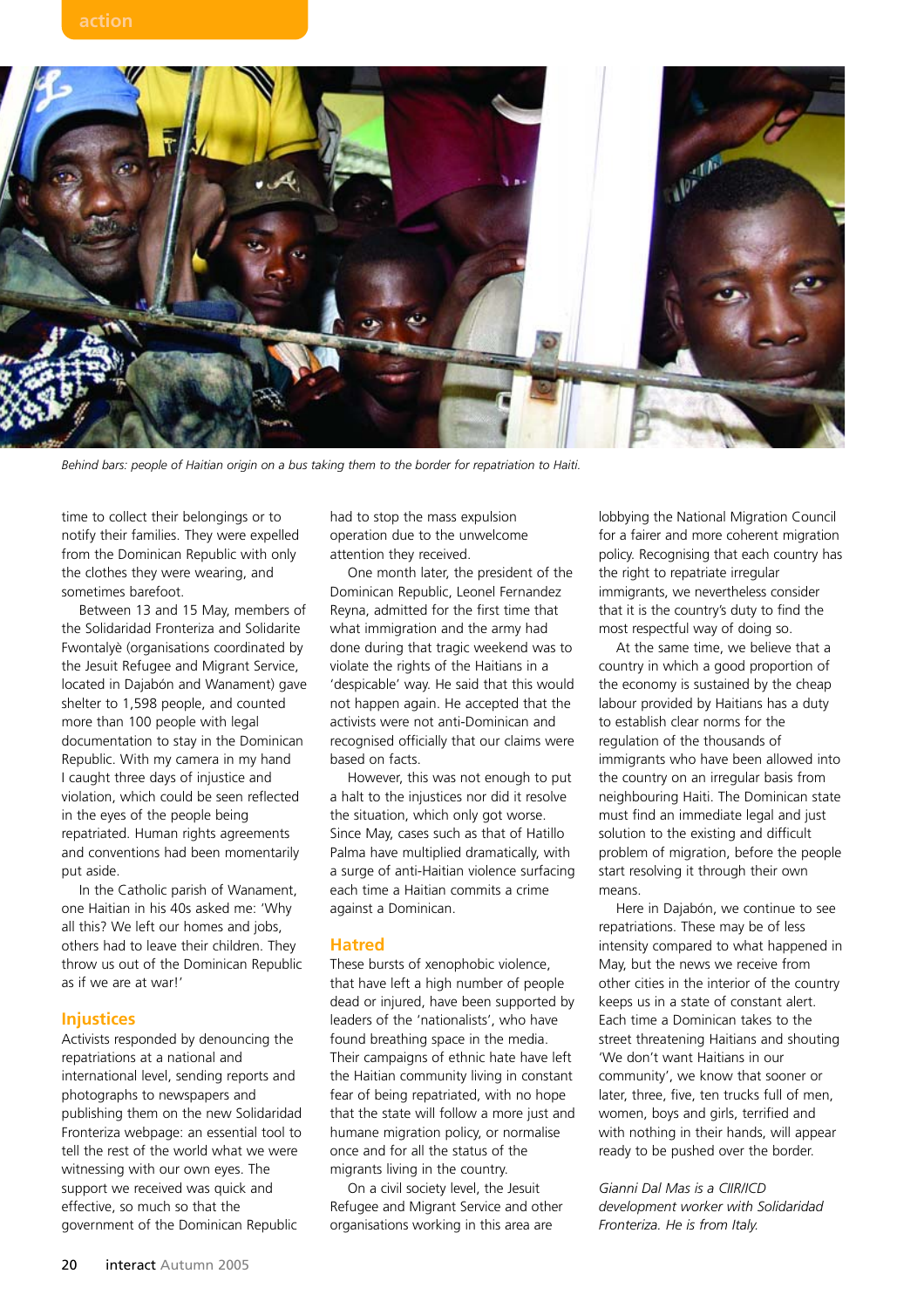# Avoiding **free-fall**

**Salvadorean economist Dr Raúl Moreno explains why Central American economies need regional integration, not a free trade agreement with the United States**

ENTRAL AMERICAN COUNTRIES are<br>
moving inexorably towards a free<br>
trade agreement with the United<br>
States CAETA – the Contral America moving inexorably towards a free States. CAFTA – the Central America Free Trade Agreement (to which the Dominican Republic has also recently been added) – is promoted by their own governments as favourable and beneficial to small Central American economies.

It is presented as a simple commercial agreement with magical powers like the wand of Harry Potter. With a wave of the hand we will be able to eliminate national unemployment and generate a boom in our exports through selling 'nostalgic' products like iguana soup, zemita and doughnuts to Central Americans living in the US.

But perhaps we should stop to consider Mexico's experience with the North American Free Trade Agreement (NAFTA), which reflects the impact that CAFTA would have in the countries of Central America and the Dominican Republic.

#### **Bankrupt**

In the 11 years since NAFTA was introduced, millions of maize farmers, who have not been able to compete with the subsidised maize of the United States, have been bankrupted. The country's dependency on overseas food and vegetable oil products has deepened. There has been a massive failure of many Mexican businesses. In spite of NAFTA being presented as an instrument for the creation of jobs, any jobs that have been created are mostly precarious and poorly paid.

NAFTA has also contributed to a loss of national sovereignty, because it effectively prevents the Mexican government from defining its public

policies. Under NAFTA, national governments which implement policies that limit the ability of private corporations to make profits – such as environmental laws or taxation regimes – can be sued before international tribunals. Already US businesses

#### **'[CAFTA is a] lethal instrument for subjugating Central American interests, especially the interests of its people'**

Metalclad, Waste Management, Karpa, Adams, Fireman's Fund and Gami Investments have lodged cases against the Mexican state before international tribunals.

CAFTA conserves the structure, principles and content of NAFTA, with the additional problem that it corrects – in the interests of transnational companies – those 'loose threads' which NAFTA left loose. It becomes a more lethal instrument for subjugating Central American interests, especially the interests of its people.

#### **Disproportionate**

In fact these so-called free trade agreements are not really about 'free trade'. They are instruments of a far wider spectrum that just the export and import of goods. They are instruments to bring about the privatisation of public services, to strengthen the intellectual property rights of businesses, to enable patenting of vegetable species and even the traditional knowledge of indigenous peoples, among many other areas.

Free trade agreements are driven by a logic which privileges gain above human

rights and sustainability. It is overwhelming and disproportionate to see how these treaties contain an extensive list of rights granted to foreign businesses, in contrast to the omission of mechanisms which might guarantee the fulfilment of people's economic, social and cultural rights, or the conservation of the region's ecosystems.

In negotiating the agreements, the serious economic, technological, social and institutional imbalances between the subscribing countries have been ignored. The United States has freely exercised its crushing capacity to impose its interests in the negotiations and determine the results.

#### **Unequal**

It is extraordinary that CAFTA is presented as a vehicle for economic growth and the generation of employment, seeing that it reproduces the policies of economic deregulation which are the foundation of the failed neoliberal project of the World Bank, the Inter-American Development Bank and the International Monetary Fund (IMF), which over the last 15 years have deepened the structural problems of the Central American economies.

It is clear that CAFTA will not resolve the historical and structural problems of the region. Instead, independently of CAFTA, Central America needs to put its own house in order – to tackle the huge inequalities which currently leave the majority of the region's people stuck at the lowest rungs of human development.

Regional integration – seen as a systematic project distinct from the CAFTA project of subjugation of Central American economies to the economy of the United States – could take us nearer to the possibility of just and sustainable development. Central American countries should turn their attention to ways of cooperating to stimulate sustainable and fair development in each country of the region, instead of opening up their markets to the imperatives of transnational corporate gain.

*Raúl Moreno is a professor of the Faculty of Economic Sciences of the University of El Salvador and member of Red Sinti Techan (the Network for Citizen Action on Trade and Investment), a group of nine NGOs from El Salvador working against free trade agreements in Central America.*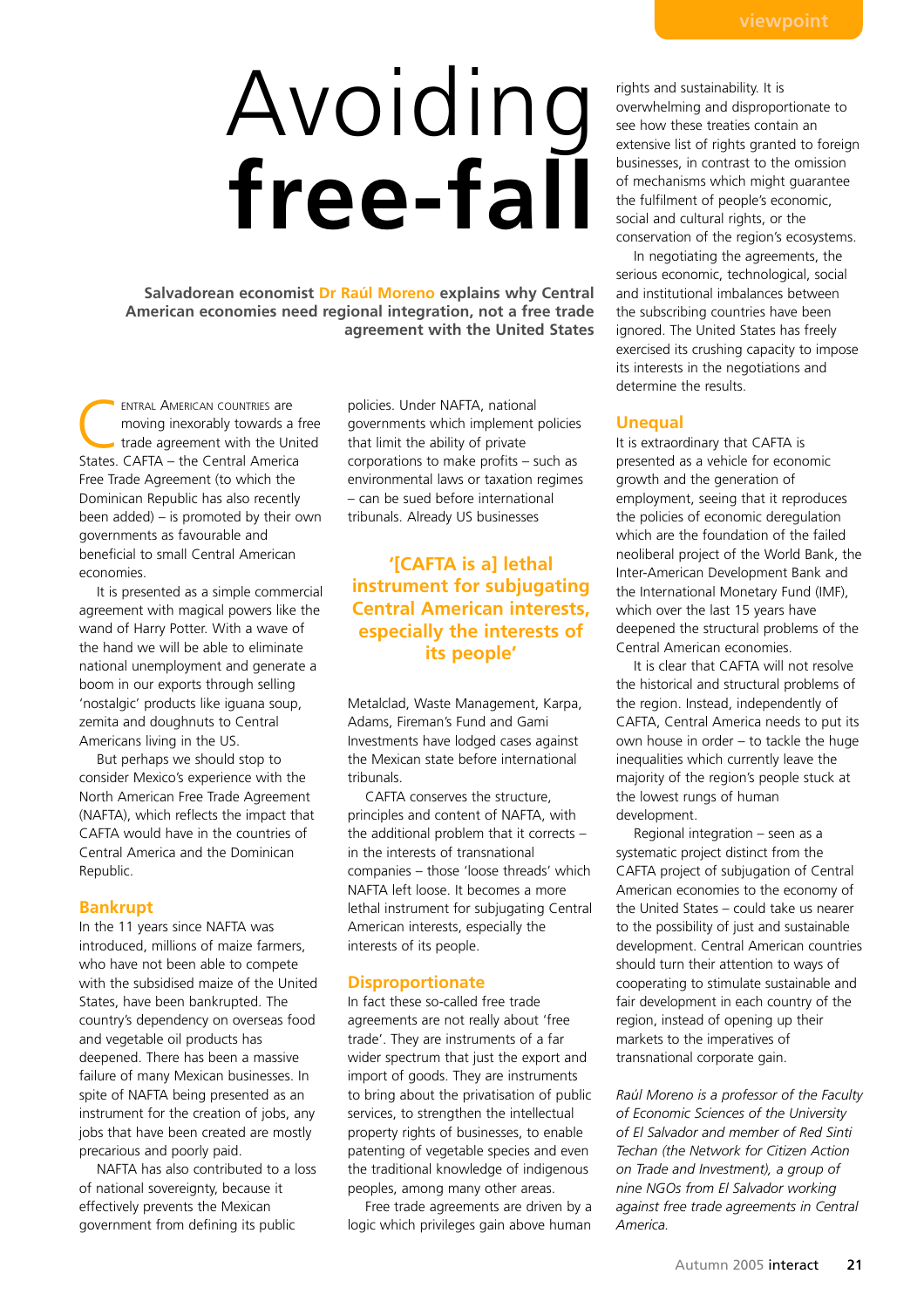



## Environmental **superheroes a new**<br> **superheroes Ruth Escribano** describes a new



IN ORDER TO LOVE AND PROTECT,<br>
knowledge is needed: let us get to<br>
know the beauties of our Bahía de<br>
Tola (Tola Bay) ' This is the mossage of a knowledge is needed: let us get to Tela (Tela Bay).' This is the message of a new manual produced to help protect the environment and promote responsible eco-tourism on the north coast of Honduras.

The manual features five cartoon 'amigos' who each represent one of the different ecosystems in Bahía de Tela: the crab Jajá represents the lake, the iguana Gana represents above all the forest, the monkey Tono represents the mangrove swamps, the dolphin Serafin represents the sea, and the penguin Don Listo represents the rocky headlands.

The manual is a joint project of the municipal education office in Tela, Prolansate (the foundation for the protection of Lancetilla, Punta Sal and Texiguat) and the municipal tourism unit. It is designed to be used by teachers to promote environmental awareness among school students and help them appreciate the types of tourism that can be done in harmony with the environment.

The first section of the manual defines the key concepts; the second contains the basic information needed for more

**tool for environmental education in Honduras**

understanding of the historico-cultural and natural assets of Bahía de Tela; the third explores the theme of sustainable tourism through exercises that can be conducted in the classroom (or, better still, outside it); the fourth examines the serious problem of litter in the community, and some possible solutions.

As well as Spanish, the manual uses the *garifuna* language to reinforce indigenous cultural identity. There are also maps, illustrations and photographs of local tourist attractions.

In conclusion, the manual reminds us that 'tourism should allow the conservation and enjoyment of natural riches, architectural monuments, traditions and gastronomy, historical memory and works of art, since tourists want to know of and enjoy these marvels. Those who visit us and do not share this aim are not the kind of tourists that we want for our community and our people; so it is important to take measures that promote visits from the first kind of tourist, and above all give a good example of respecting and loving what is ours.'

*Ruth Escribano is a CIIR/ICD development worker with Prolansate. She is from Spain.*

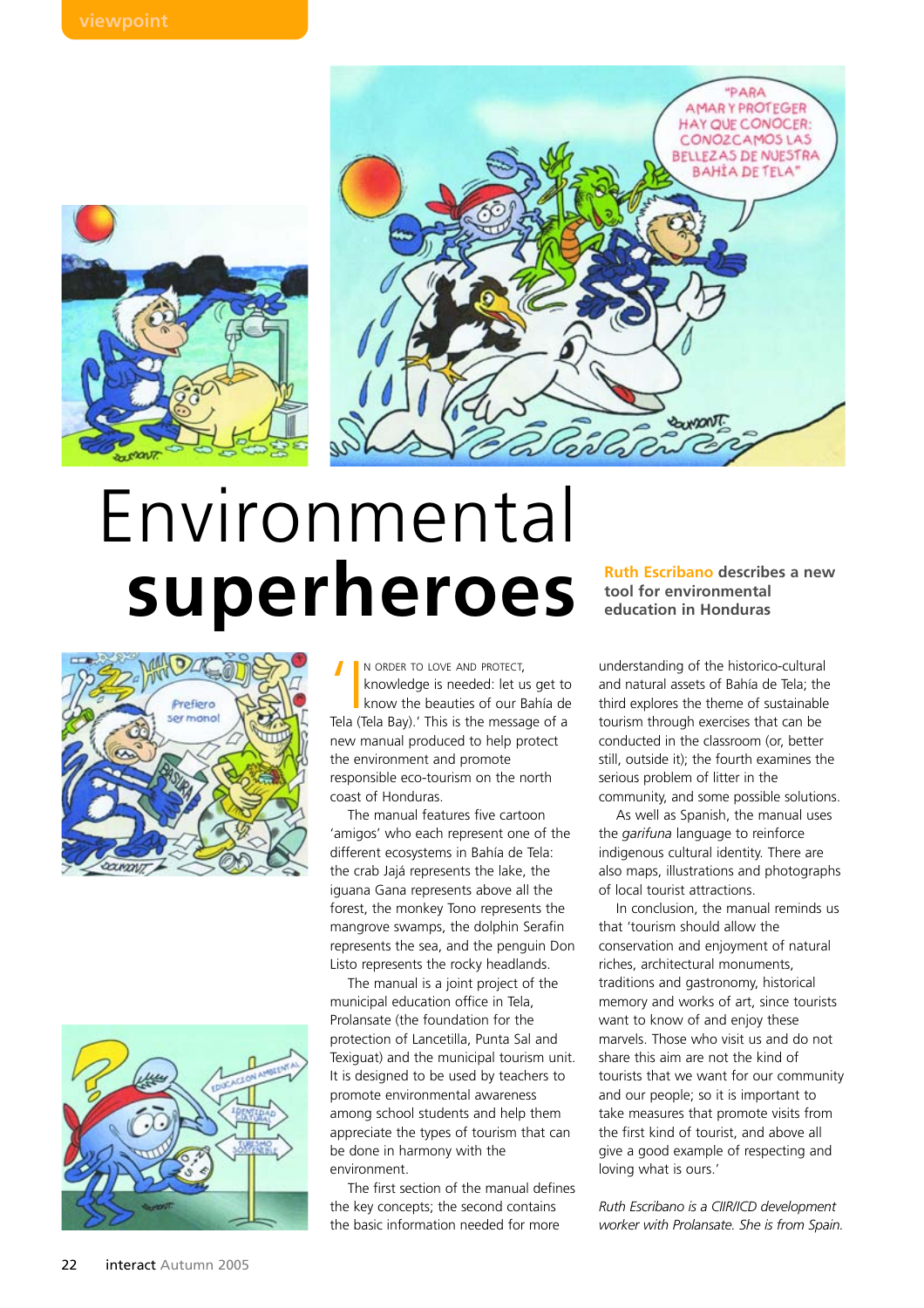IM YOU SEE PEOPLE SUFFERING,<br>
you become uneasy and<br>
chair.' So says Archbishop Pius Ncube of you become uneasy and you get up from your Bulawayo who of necessity has become a prominent critic of president Robert Mugabe over measures taken by the ruling Zanu-PF party to tighten its hold on power.

With the closing down of the independent media the 58-year-old Ncube feels that the desperate situation in Zimbabwe must be made known. 'We have been made voiceless by this government and my role is to denounce the evil things going on,' he says. 'The mediation work of many groups – some involving other African heads of state – has not worked, and Mugabe simply won't listen.'

He points to an ecumenical delegation which met with Zanu-PF officials and Mugabe himself no less than 45 times in recent years 'but to no avail'. This was an important process, in his view, but it has been inadequate in dealing with a ruthless administration determined to stay in power. 'In this context,' he says, 'peacebuilding must involve identifying injustices and revealing the truth about Zanu-PF's government, and that is certainly something I have taken on.'

#### **Church role**

When asked about the role of the Zimbabwe church as whole, particularly the bishops' conference, Ncube expressed disappointment that 'quiet diplomacy' is favoured even though it has not achieved results. He feels exasperated that a report produced by the bishops' own Justice and Peace Commission after elections in March this year, which were marred by violence and vote rigging, has not even been discussed 'because some of my brothers are so pro-Mugabe that they would not participate in the discussion'.

Although Zimbabwe's six bishops and three diocesan administrators publicly condemned the recent government demolitions campaign, Ncube feels that follow-up has been lacking and that no consistent lobbying process is in place. He urges the laity to speak out on critical issues for 'there is too great an expectation of bishops leading the way'.

Ncube however feels supported by other bishops' conferences in Africa, particularly those of Southern Africa, Zambia and Malawi. Cardinal Napier in South Africa, shocked by the suffering

## Standing up **to be counted**

**Archbishop Pius Ncube of Bulawayo speaks to Ellen Teague about the crises in Zimbabwe**

he witnessed while visiting Harare recently, has since met with President Thabo Mbeki of South Africa to urge him to stop giving tacit support to the Zanu-PF government. Three million Zimbabweans – around 20 per cent of the population – have fled the country, many of them to South Africa. Bishop Kevin Dowling of Rustenburg, the vicechair of the South African bishops' Justice and Peace Commission, has also joined with Ncube in condemning Zanu-PF's recruitment of young people into youth militia and brutalising them.

#### **Bearing witness**

So, Ncube is not alone in his view that identifying and naming the causes of injustice and hardship is a first step in peacemaking and he feels Church representatives must be proactive in doing this. He acknowledges that ordinary Zimbabweans have kept the church from feeling comfortable. 'People in my diocese could see access to food aid being used as a weapon against government opponents,' he says, and have alerted him to the fact 'that the vulnerable are struggling to survive with inflation at 400 per cent and

unemployment at 70 per cent.'

The non-violent witness of Mahatma Gandhi has inspired Ncube's approach and, from within the church, Archbishop Oscar Romero of El Salvador and the late Pope John Paul II. Violence cannot be tackled with more violence, in his view, and he begins every day with 30 minutes of meditation. The struggles of the day ahead can include death threats to himself and intimidation of his family, especially his elderly mother.

Twenty years ago, Zimbabwe's Catholic bishops failed to speak out against the Matabeleland massacres which took place in Ncube's home region. Perhaps this has influenced him to reject a stance which may keep officials happy and the church safe but which ignores the plight of those facing poverty and human rights abuses.

In speaking out against fraudulent elections, human rights abuses and economic hardships, Ncube is prepared to stand up and be counted.

*Ellen Teague is a freelance Catholic journalist who writes and campaigns on justice, peace and ecology issues.*



*Pius Ncube speaking at the launch in South Africa of a report on the 2005 Zimbabwe parliamentary elections called 'Out for the Count: Democracy in Zimbabwe'.*